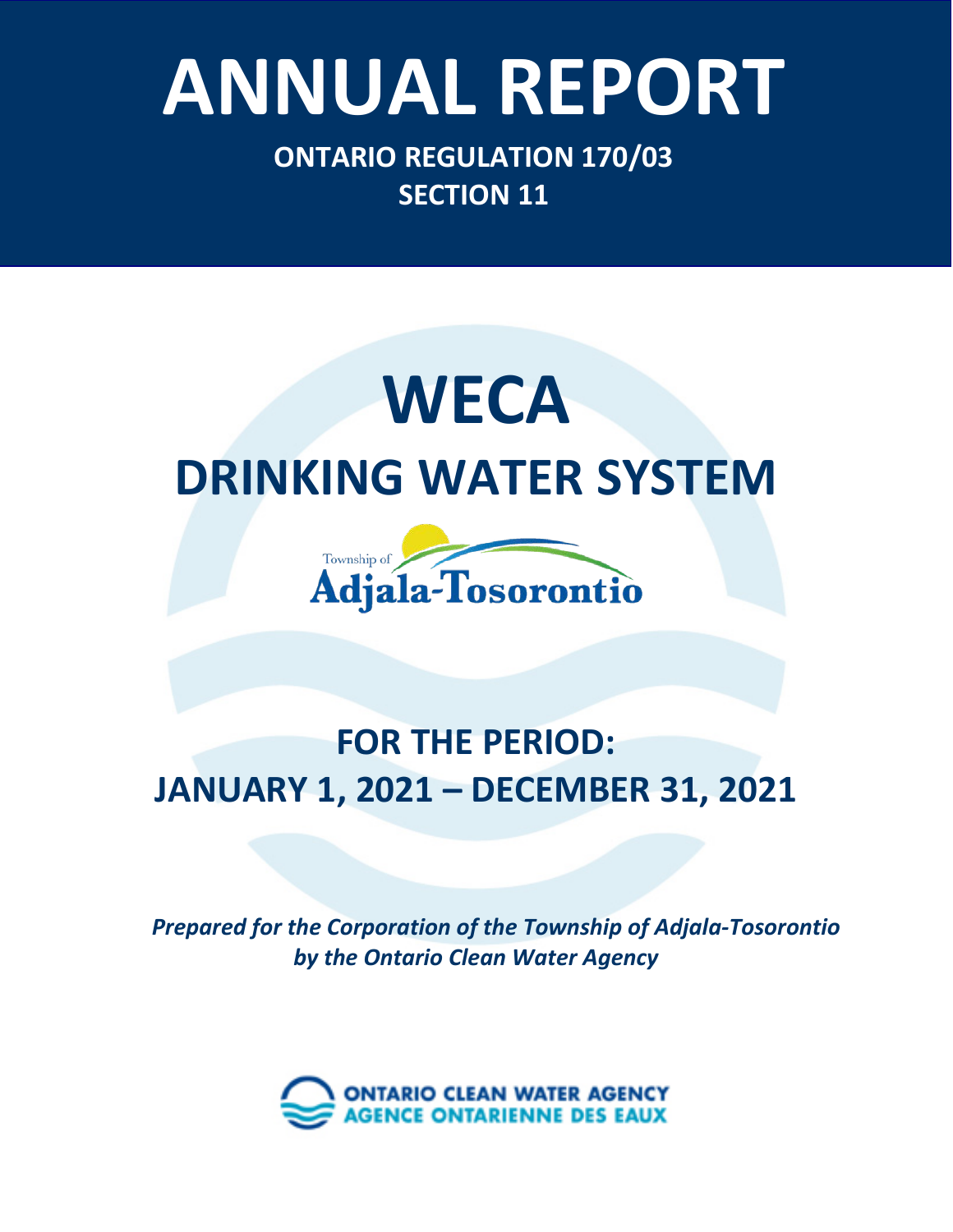**Drinking-Water System Number: Drinking-Water System Name: Drinking-Water System Owner: Drinking-Water System Category: Period being reported:** 

| 220010048                                            |
|------------------------------------------------------|
| <b>Weca Drinking Water System</b>                    |
| The Corporation of the Township of Adjala-Tosorontio |
| Large Municipal Residential                          |
| <b>January 1, 2021 to December 31, 2021</b>          |
|                                                      |

**Does your Drinking-Water System serve more than 10,000 people?**  No

**Is your annual report available to the public at no charge on a web site on the Internet?**  Yes

**Location where Summary Report required under O. Reg. 170/03 Schedule 22 will be available for inspection.** 

Summary Report is available for inspection at the Township of Adjala-Tosorontio Municipal Office at 7855 Side Road 30, Alliston, ON or on the following website: http://www.adjtos.ca

**List all Drinking-Water Systems (if any), which receive all of their drinking water from your system:**

| <b>Drinking Water System Name</b> | <b>Drinking Water System Number</b> |
|-----------------------------------|-------------------------------------|
| <b>Not Applicable</b>             | <b>Not Applicable</b>               |

**Did you provide a copy of your annual report to all Drinking-Water System owners that are connected to you and to whom you provide all of its drinking water?**  Not Applicable

**Indicate how you notified system users that your annual report is available, and is free of charge.** 

**[X] Public access/notice via the web** 

**[X] Public access/notice via Government Office**

- **[ ] Public access/notice via a newspaper**
- **[X] Public access/notice via Public Request**
- **[ ] Public access/notice via a Public Library**

**\_\_\_\_\_\_\_\_\_\_\_\_\_\_\_\_\_\_\_\_\_\_\_\_\_\_\_\_\_\_\_\_\_\_\_\_\_\_\_**

**[ ] Public access/notice via other method**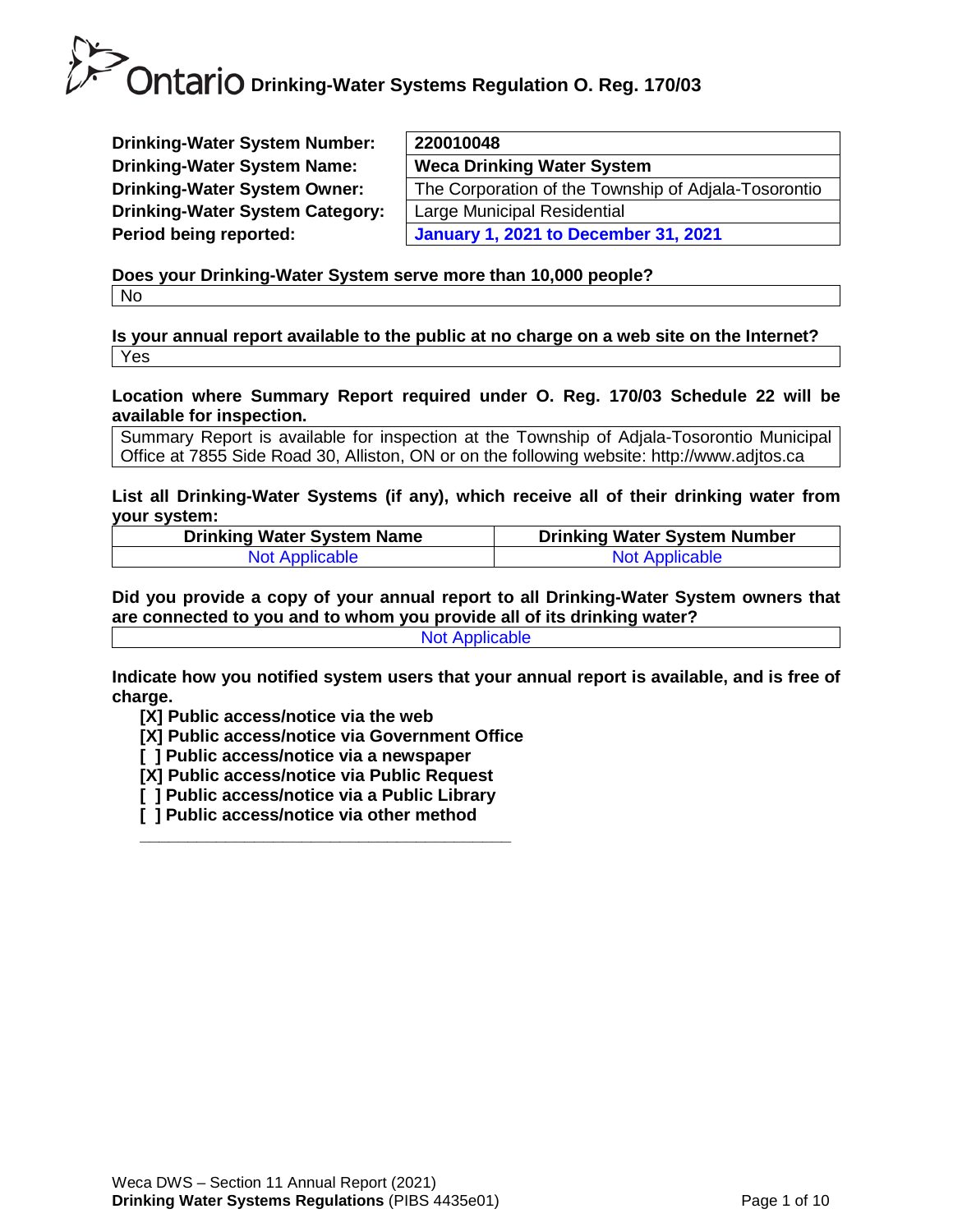#### **Description of Drinking-Water System:**

The Weca water system is classified as a Large Municipal Residential water system with 143 service connections in the community of Weca/Loretto. Water is supplied via three (3) municipal wells and three (3) pumphouses. The Loretto Heights DWS was a separate and independent system until it was connected to the Weca DWS on December 14, 2018. Inspections and maintenance duties are conducted by Ontario Clean Water Agency staff on a regular basis to maintain compliance with Ontario Regulation 170/03 to ensure that the Weca water supply is safe to drink.

#### **List of water treatment chemicals used during the reporting period:**

• Sodium Hypochlorite 12% Solution NSF, Primary Disinfection

#### **Significant expenses incurred to:**

- **[X]** Install required equipment
- **[X]** Purchase required equipment
- **[X]** Repair required equipment
- **[X]** Replace required equipment

#### **Description of significant expenses incurred:**

- 1. Purchased and installed new building heater- Weca 1
- 2. Replaced QDOS peristaltic metering pump #2 head- Weca 1
- 3. TSSA Standard Diesel Generator Repairs- Weca 2

#### **Details on the notices submitted in accordance with subsection 18(1) of the Safe Drinking-Water Act or section 16-4 of Schedule 16 of O.Reg.170/03 and reported to Spills Action Centre:**

| Incident Date<br>(yyyy/mm/dd) | <b>Parameter Result</b> |      | Unit of<br><b>Measure</b> | <b>Corrective Action</b>                                                                                                                                                                                                  | <b>Corrective</b><br><b>Action Date</b><br>(yyyy/mm/dd) |
|-------------------------------|-------------------------|------|---------------------------|---------------------------------------------------------------------------------------------------------------------------------------------------------------------------------------------------------------------------|---------------------------------------------------------|
| 2021/05/10                    | <b>TW1-</b><br>Arsenic  | 13.4 | ug/L                      | <b>TW1- Arsenic Exceedance.</b><br>AWQI#154008 exceedance of MAC<br>10ug/L. Resampled TW1, TW2 and TW3.<br>Resample results no longer adverse. Will<br>continue to monitor for 2 sampling<br>quarters.                    | 2021/05/18                                              |
| 2021/10/18                    | $TW2-$<br>Arsenic       | 10.6 | ug/L                      | <b>TW2- Arsenic Exceedance.</b><br>AWQI#156134 exceedance of MAC<br>10ug/L. Resampled for TW2 Arsenic.<br>Resample results no longer adverse<br>(4.4ug/L). Will continue to monitor all<br>wells for 2 sampling quarters. | 2021/10/29                                              |

#### **Table 1: Microbiological testing done under the Schedule 11 of Regulation 170/03 during this reporting period.**

| <b>Number</b><br>Location<br>οf |                | Range of E. Coli<br>or Fecal Results |     | <b>Range of Total</b><br><b>Coliform Results</b> |     | <b>Number</b><br>of HPC |     | Range of HPC<br><b>Samples</b> |  |
|---------------------------------|----------------|--------------------------------------|-----|--------------------------------------------------|-----|-------------------------|-----|--------------------------------|--|
|                                 | <b>Samples</b> | Min                                  | Max | Min                                              | Max | <b>Samples</b>          | Min | Max                            |  |
| Raw - RW1                       | 52             |                                      |     |                                                  |     | N/A                     | N/A | N/A                            |  |
| Raw - RW2                       | 52             | 0                                    | 0   |                                                  |     | N/A                     | N/A | N/A                            |  |
| Raw - RW3                       | 52             |                                      | 0   |                                                  | 40  | N/A                     | N/A | N/A                            |  |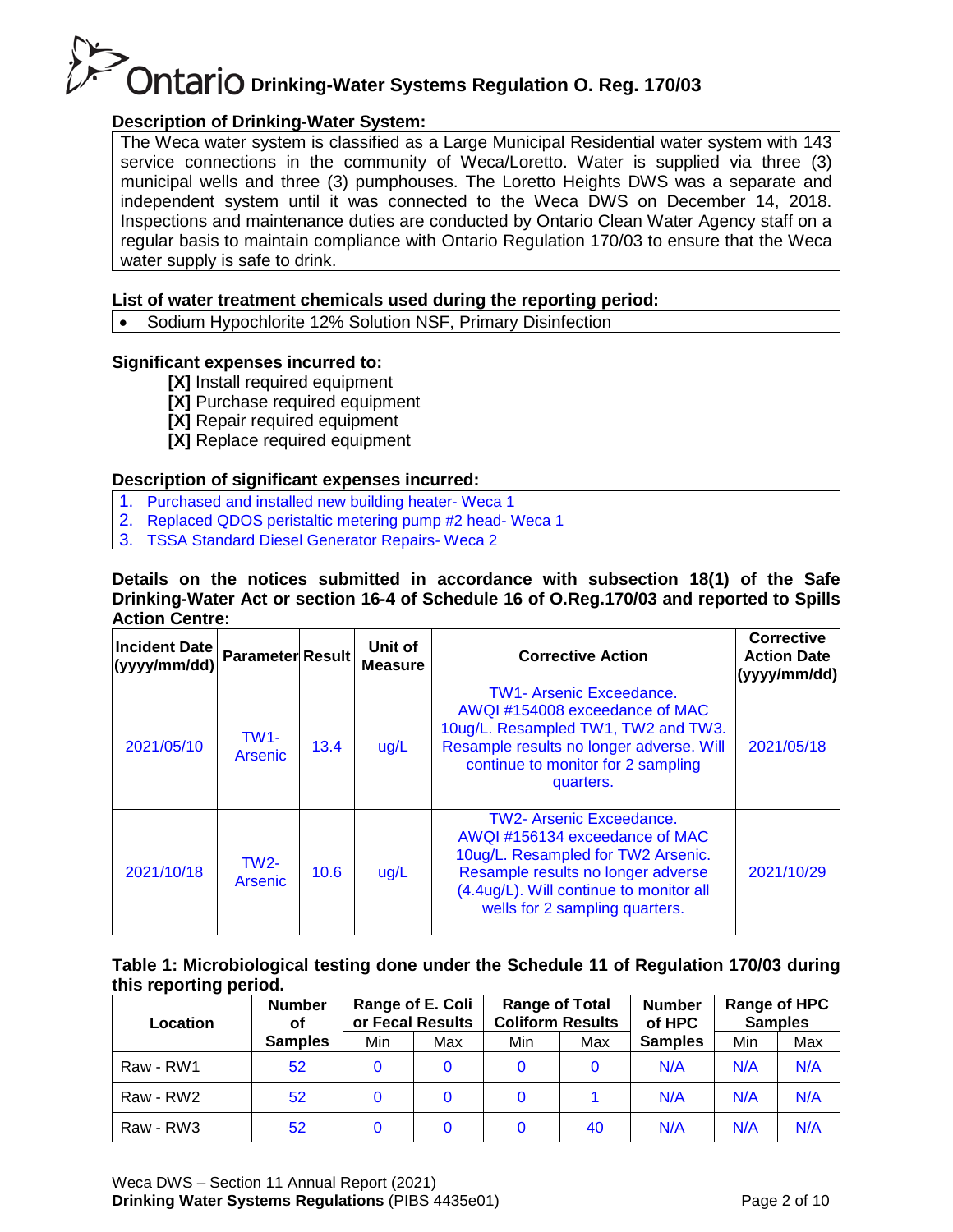| Location          | <b>Number</b><br>οf | Range of E. Coli<br>or Fecal Results |          | <b>Range of Total</b><br><b>Coliform Results</b> |          | <b>Number</b><br>of HPC | <b>Samples</b> | Range of HPC |
|-------------------|---------------------|--------------------------------------|----------|--------------------------------------------------|----------|-------------------------|----------------|--------------|
|                   | <b>Samples</b>      | Min                                  | Max      | Min                                              | Max      | <b>Samples</b>          | Min            | Max          |
| Treated - TW1     | 52                  |                                      | $\Omega$ | $\Omega$                                         | $\Omega$ | 52 <sub>2</sub>         |                | 30           |
| Treated - TW2     | 52                  |                                      | 0        | $\Omega$                                         | $\Omega$ | 52                      | ~10            | 10           |
| Treated - RW3     | 52                  |                                      | 0        | 0                                                | 0        | 52 <sub>2</sub>         | ~10            | 20           |
| Distribution - DW | 97                  |                                      | 0        |                                                  |          | 52                      | ~10            | 30           |

*Note:*

- *RW1 – Raw Water Well #1*
- *RW2 – Raw Water Well #2*
- *RW3 – Raw Water Well #3 (Loretto Heights)*
- *TW1 – Treated Water Weca 1 Pumphouse*
- *TW2 – Treated Water Weca 2 Pumphouse*
- *TW3 – Treated Water Loretto Heights Pumphouse*

#### **Table 2: Operational testing done under Schedule 7 of Regulation 170/03 during the period covered by this Annual Report.**

| <b>Location &amp; Test</b>                              | <b>Number of</b> | <b>Range of Results</b> |           |
|---------------------------------------------------------|------------------|-------------------------|-----------|
|                                                         | <b>Samples</b>   | Minimum                 | Maximum   |
| Turbidity, Raw RW1 (Grab) [NTU]                         | 12               | 0.39                    | 2.83      |
| Turbidity, Raw RW2 (Grab) [NTU]                         | 12               | 0.41                    | 1.83      |
| Turbidity, Raw RW3 (Grab) [NTU]                         | 12               | 0.31                    | 0.91      |
| Free Chlorine Residual, Treated TW1 (Continuous) [mg/L] | 8760             | $0.21$ <sup>*</sup>     | $5.01$ ** |
| Free Chlorine Residual, Treated TW2 (Continuous) [mg/L] | 8760             | $0.05^{\circ}$          | $5.17+$   |
| Free Chlorine Residual, Treated TW3 (Continuous) [mg/L] | 8760             | $0.25^{\prime}$         | $5.16+$   |
| Free Chlorine Residual, Treated TW1 (Grab) [mg/L]       | 164              | 1.14                    | 3.3       |
| Free Chlorine Residual, Treated TW2 (Grab) [mg/L]       | 163              | 0.96                    | 4.2       |
| Free Chlorine Residual, Treated TW3 (Grab) [mg/L]       | 180              | 1.4                     | 5.6       |
| Total Chlorine Residual, Treated TW1 (Grab) [mg/L]      | 164              | 1.08                    | 3.6       |
| Total Chlorine Residual, Treated TW2 (Grab) [mg/L]      | 163              | 1.21                    | 4.4       |
| Total Chlorine Residual, Treated TW3 (Grab) [mg/L]      | 180              | 0.64                    | 6         |
| Free Chlorine Residual, Distribution (Grab) [mg/L]      | 377              | 0.83                    | 3.80      |

*Note: The number of samples used for a continuous monitoring unit is 8760.*

*\* The minimum treated free chlorine residual did not result in an Adverse Observation, water was not directed to users. Result was due to equipment failure and repairs of QDOS.*

*\*\* The maximum treated free chlorine residuals were due to system flushing and calibrations; they were not authentic chlorine residuals that was distributed throughout the system.*

*^The minimum treated free chlorine residual did not result in an Adverse Observation because the well was locked out during the event. Adequate CT achieved.*

*\* The maximum treated free chlorine residuals were due to system flushing and calibrations; they were not authentic chlorine residuals that was distributed throughout the system.*

*+The maximum treated free chlorine residuals were due to system flushing and calibrations; they were not authentic chlorine residuals that was distributed throughout the system.*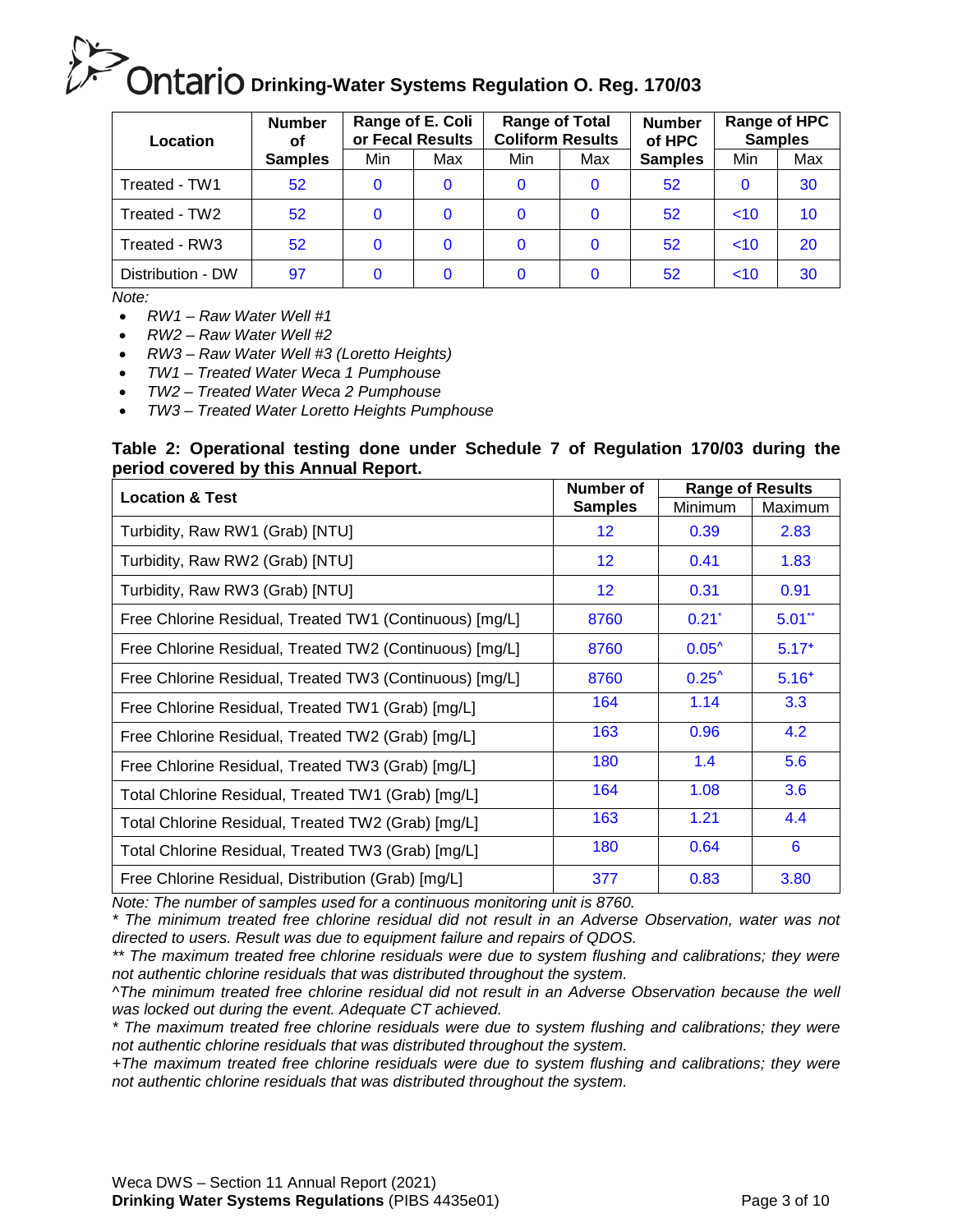**Table 3: Summary of additional testing and sampling carried out in accordance with the requirement of an approval, order or other legal instrument.**

| Date of Legal Instrument Issued               | <b>Parameter</b> | <b>Date Sampled</b> | Result | <b>Unit of Measure</b> |
|-----------------------------------------------|------------------|---------------------|--------|------------------------|
| May 4, 2021<br>(MAC exceedance)               | <b>Arsenic</b>   | 2021/04/26          | 13.4   | $\mu$ g/L              |
| May 18th, 2021<br>(Half Mac Exceedance)       | <b>Arsenic</b>   | 2021/05/18          | 5.2    | $\mu$ g/L              |
| <b>July 20, 2021</b><br>(Half MAC Exceedance) | <b>Arsenic</b>   | 2021/07/20          | 8.5    | $\mu$ g/L              |
| October 18, 2021<br>(MAC exceedance)          | <b>Arsenic</b>   | 2021/10/18          | 10.6   | $\mu$ g/L              |
| October 22, 2021                              | <b>Arsenic</b>   | 2021/10/28          | 4.4    | $\mu$ g/L              |

#### **Table 4: Summary of Inorganic parameters tested during this reporting period or the most recent sample results**

| <b>Parameter</b>          | <b>Sample Date</b> | <b>Sample</b>                                                               | <b>Maximum</b><br><b>Allowable</b> | <b>Exceedances</b> |                   |  |
|---------------------------|--------------------|-----------------------------------------------------------------------------|------------------------------------|--------------------|-------------------|--|
|                           | (yyyy/mm/dd)       | <b>Result</b>                                                               | <b>Concentration</b><br>(MAC)      | <b>MAC</b>         | $\frac{1}{2}$ MAC |  |
| Antimony: Sb (µg/L) - TW1 | 2021/01/25         | $<$ MDL $0.9$                                                               | 6.0                                | <b>No</b>          | <b>No</b>         |  |
| Antimony: Sb (µg/L) - TW2 | 2021/02/16         | $MDL$ 0.9                                                                   | 6.0                                | <b>No</b>          | <b>No</b>         |  |
| Antimony: Sb (µg/L) - TW3 | 2021/01/25         | $<$ MDL $0.9$                                                               | 6.0                                | <b>No</b>          | <b>No</b>         |  |
| Arsenic: As (µg/L) - TW1  | 2021/10/18         | 2.4                                                                         | 10.0                               | <b>No</b>          | <b>No</b>         |  |
| Arsenic: As (µg/L) - TW2  | 2021/10/22         | 4.4                                                                         | 10.0                               | <b>No</b>          | <b>No</b>         |  |
| Arsenic: As (µg/L) - TW3  | 2021/05/10         | 3.3                                                                         | 10.0                               | <b>No</b>          | <b>No</b>         |  |
| Barium: Ba (µg/L) - TW1   | 2021/01/25         | 143.0                                                                       | 1000.0                             | <b>No</b>          | <b>No</b>         |  |
| Barium: Ba (µg/L) - TW2   | 2021/02/16         | 154.0                                                                       | 1000.0                             | <b>No</b>          | <b>No</b>         |  |
| Barium: Ba (µg/L) - TW3   | 2021/01/25         | 102.0                                                                       | 1000.0                             | <b>No</b>          | <b>No</b>         |  |
| Boron: B (µg/L) - TW1     | 2021/01/25         | 98.0                                                                        | 5000.0                             | <b>No</b>          | <b>No</b>         |  |
| Boron: B (µg/L) - TW2     | 2021/02/16         | 121.0                                                                       | 5000.0                             | <b>No</b>          | <b>No</b>         |  |
| Boron: B (µg/L) - TW3     | 2021/01/25         | 139.0                                                                       | 5000.0                             | <b>No</b>          | <b>No</b>         |  |
| Cadmium: Cd (µg/L) - TW1  | 2021/01/25         | <mdl 0.003<="" td=""><td>5.0</td><td><b>No</b></td><td><b>No</b></td></mdl> | 5.0                                | <b>No</b>          | <b>No</b>         |  |
| Cadmium: Cd (µg/L) - TW2  | 2021/02/16         | <mdl 0.003<="" td=""><td>5.0</td><td><b>No</b></td><td><b>No</b></td></mdl> | 5.0                                | <b>No</b>          | <b>No</b>         |  |
| Cadmium: Cd (µg/L) - TW3  | 2021/01/25         | 0.005                                                                       | 5.0                                | <b>No</b>          | <b>No</b>         |  |
| Chromium: Cr (µg/L) - TW1 | 2021/05/10         | $MDL$ 0.08                                                                  | 50.0                               | <b>No</b>          | <b>No</b>         |  |
| Chromium: Cr (µg/L) - TW2 | 2021/05/10         | $MDL$ 0.08                                                                  | 50.0                               | <b>No</b>          | <b>No</b>         |  |
| Chromium: Cr (µg/L) - TW3 | 2021/05/10         | <mdl 0.08<="" td=""><td>50.0</td><td><b>No</b></td><td><b>No</b></td></mdl> | 50.0                               | <b>No</b>          | <b>No</b>         |  |
| Mercury: Hg (µg/L) - TW1  | 2021/01/25         | $MDL$ 0.01                                                                  | 1.0                                | <b>No</b>          | <b>No</b>         |  |
| Mercury: Hg (µg/L) - TW2  | 2021/02/16         | <mdl 0.01<="" td=""><td>1.0</td><td><b>No</b></td><td><b>No</b></td></mdl>  | 1.0                                | <b>No</b>          | <b>No</b>         |  |
| Mercury: Hg (µg/L) - TW3  | 2021/01/25         | <mdl 0.01<="" td=""><td>1.0</td><td><b>No</b></td><td><b>No</b></td></mdl>  | 1.0                                | <b>No</b>          | <b>No</b>         |  |
| Selenium: Se (µg/L) - TW1 | 2021/01/25         | $MDL$ 0.04                                                                  | 50.0                               | <b>No</b>          | <b>No</b>         |  |
| Selenium: Se (µg/L) - TW2 | 2021/02/16         | 1.32                                                                        | 50.0                               | <b>No</b>          | <b>No</b>         |  |
| Selenium: Se (µg/L) - TW3 | 2021/01/25         | $MDL$ 0.04                                                                  | 50.0                               | <b>No</b>          | <b>No</b>         |  |
| Uranium: U (µg/L) - TW1   | 2021/01/25         | 0.068                                                                       | 20.0                               | <b>No</b>          | <b>No</b>         |  |
| Uranium: U (µg/L) - TW2   | 2021/02/16         | 0.043                                                                       | 20.0                               | <b>No</b>          | <b>No</b>         |  |
| Uranium: U (µg/L) - TW3   | 2021/01/25         | 0.009                                                                       | 20.0                               | <b>No</b>          | <b>No</b>         |  |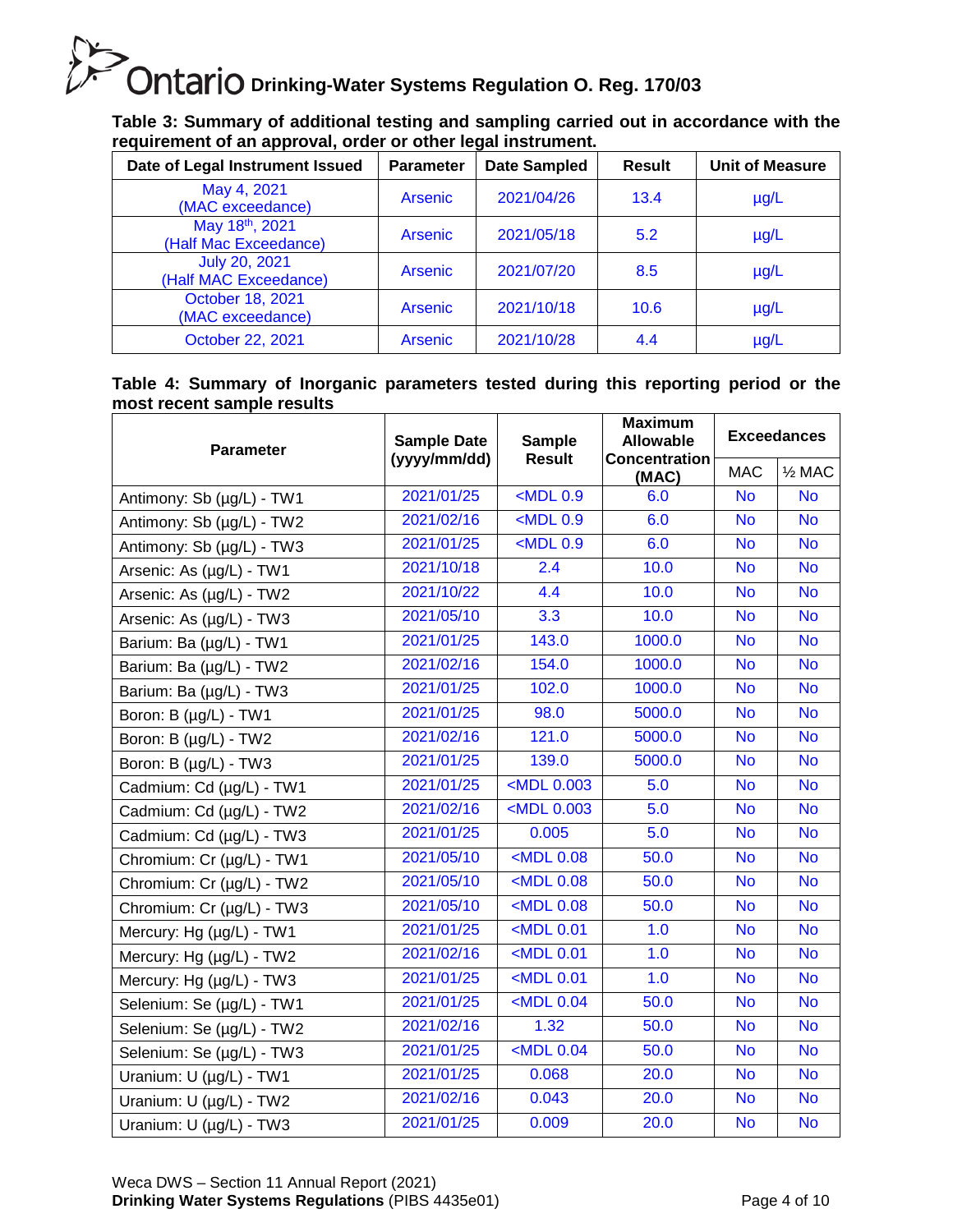| <b>Parameter</b>                                                                                                                                                                                                                                                                                                                                              | <b>Sample Date</b><br>(yyyy/mm/dd) | <b>Sample</b><br><b>Result</b>                                              | <b>Maximum</b><br><b>Allowable</b><br>Concentration | <b>Exceedances</b> |                   |  |
|---------------------------------------------------------------------------------------------------------------------------------------------------------------------------------------------------------------------------------------------------------------------------------------------------------------------------------------------------------------|------------------------------------|-----------------------------------------------------------------------------|-----------------------------------------------------|--------------------|-------------------|--|
|                                                                                                                                                                                                                                                                                                                                                               |                                    |                                                                             | (MAC)                                               | <b>MAC</b>         | $\frac{1}{2}$ MAC |  |
| Fluoride: F (mg/L) - TW1                                                                                                                                                                                                                                                                                                                                      | 2017/01/11                         | 0.25                                                                        | 1.5                                                 | <b>No</b>          | <b>No</b>         |  |
| Fluoride: F (mg/L) - TW2                                                                                                                                                                                                                                                                                                                                      | 2017/01/11                         | 0.26                                                                        | 1.5                                                 | <b>No</b>          | <b>No</b>         |  |
| Fluoride: F (mg/L) - TW3                                                                                                                                                                                                                                                                                                                                      | 2017/01/11                         | 0.33                                                                        | 1.5                                                 | <b>No</b>          | <b>No</b>         |  |
| Nitrite (mg/L) - TW1                                                                                                                                                                                                                                                                                                                                          | 2021/01/25                         | <mdl 0.003<="" td=""><td>1.0</td><td><b>No</b></td><td><b>No</b></td></mdl> | 1.0                                                 | <b>No</b>          | <b>No</b>         |  |
| Nitrite (mg/L) - TW1                                                                                                                                                                                                                                                                                                                                          | 2021/05/04                         | <mdl 0.003<="" td=""><td>1.0</td><td><b>No</b></td><td><b>No</b></td></mdl> | 1.0                                                 | <b>No</b>          | <b>No</b>         |  |
| Nitrite (mg/L) - TW1                                                                                                                                                                                                                                                                                                                                          | 2021/07/20                         | <mdl 0.003<="" td=""><td>1.0</td><td><b>No</b></td><td><b>No</b></td></mdl> | 1.0                                                 | <b>No</b>          | <b>No</b>         |  |
| Nitrite (mg/L) - TW1                                                                                                                                                                                                                                                                                                                                          | 2021/10/18                         | <mdl 0.003<="" td=""><td>1.0</td><td><b>No</b></td><td><b>No</b></td></mdl> | 1.0                                                 | <b>No</b>          | <b>No</b>         |  |
| Nitrite (mg/L) - TW2                                                                                                                                                                                                                                                                                                                                          | 2021/01/25                         | <mdl 0.003<="" td=""><td>1.0</td><td><b>No</b></td><td><b>No</b></td></mdl> | 1.0                                                 | <b>No</b>          | <b>No</b>         |  |
| Nitrite (mg/L) - TW2                                                                                                                                                                                                                                                                                                                                          | 2021/05/04                         | <mdl 0.003<="" td=""><td>1.0</td><td><b>No</b></td><td><b>No</b></td></mdl> | 1.0                                                 | <b>No</b>          | <b>No</b>         |  |
| Nitrite (mg/L) - TW2                                                                                                                                                                                                                                                                                                                                          | 2021/07/20                         | <mdl 0.003<="" td=""><td>1.0</td><td><b>No</b></td><td><b>No</b></td></mdl> | 1.0                                                 | <b>No</b>          | <b>No</b>         |  |
| Nitrite (mg/L) - TW2                                                                                                                                                                                                                                                                                                                                          | 2021/10/18                         | <mdl 0.003<="" td=""><td>1.0</td><td><b>No</b></td><td><b>No</b></td></mdl> | 1.0                                                 | <b>No</b>          | <b>No</b>         |  |
| Nitrite (mg/L) - TW3                                                                                                                                                                                                                                                                                                                                          | 2021/01/25                         | <mdl 0.003<="" td=""><td>1.0</td><td><b>No</b></td><td><b>No</b></td></mdl> | 1.0                                                 | <b>No</b>          | <b>No</b>         |  |
| Nitrite (mg/L) - TW3                                                                                                                                                                                                                                                                                                                                          | 2021/05/04                         | $\overline{\text{MDL}}$ 0.003                                               | 1.0                                                 | <b>No</b>          | <b>No</b>         |  |
| Nitrite (mg/L) - TW3                                                                                                                                                                                                                                                                                                                                          | 2021/07/20                         | <mdl 0.003<="" td=""><td>1.0</td><td><b>No</b></td><td><b>No</b></td></mdl> | 1.0                                                 | <b>No</b>          | <b>No</b>         |  |
| Nitrite (mg/L) - TW3                                                                                                                                                                                                                                                                                                                                          | 2021/10/18                         | <mdl 0.003<="" td=""><td>1.0</td><td><b>No</b></td><td><b>No</b></td></mdl> | 1.0                                                 | <b>No</b>          | <b>No</b>         |  |
| Nitrate (mg/L) - TW1                                                                                                                                                                                                                                                                                                                                          | 2021/01/25                         | 0.01                                                                        | 10.0                                                | <b>No</b>          | <b>No</b>         |  |
| Nitrate (mg/L) - TW1                                                                                                                                                                                                                                                                                                                                          | 2021/05/04                         | 0.01                                                                        | 10.0                                                | <b>No</b>          | <b>No</b>         |  |
| Nitrate (mg/L) - TW1                                                                                                                                                                                                                                                                                                                                          | 2021/07/20                         | 0.01                                                                        | 10.0                                                | <b>No</b>          | <b>No</b>         |  |
| Nitrate (mg/L) - TW1                                                                                                                                                                                                                                                                                                                                          | 2021/10/18                         | 0.009                                                                       | 10.0                                                | <b>No</b>          | <b>No</b>         |  |
| Nitrate (mg/L) - TW2                                                                                                                                                                                                                                                                                                                                          | 2021/01/25                         | 0.015                                                                       | 10.0                                                | <b>No</b>          | <b>No</b>         |  |
| Nitrate (mg/L) - TW2                                                                                                                                                                                                                                                                                                                                          | 2021/05/04                         | 0.015                                                                       | 10.0                                                | No                 | <b>No</b>         |  |
| Nitrate (mg/L) - TW2                                                                                                                                                                                                                                                                                                                                          | 2021/07/20                         | 0.015                                                                       | 10.0                                                | <b>No</b>          | <b>No</b>         |  |
| Nitrate (mg/L) - TW2                                                                                                                                                                                                                                                                                                                                          | 2021/10/18                         | 0.015                                                                       | 10.0                                                | <b>No</b>          | <b>No</b>         |  |
| Nitrate (mg/L) - TW3                                                                                                                                                                                                                                                                                                                                          | 2021/01/25                         | 0.01                                                                        | 10.0                                                | <b>No</b>          | <b>No</b>         |  |
| Nitrate (mg/L) - TW3                                                                                                                                                                                                                                                                                                                                          | 2021/05/04                         | 0.015                                                                       | 10.0                                                | <b>No</b>          | <b>No</b>         |  |
| Nitrate (mg/L) - TW3                                                                                                                                                                                                                                                                                                                                          | 2021/07/20                         | 0.016                                                                       | 10.0                                                | <b>No</b>          | <b>No</b>         |  |
| Nitrate (mg/L) - TW3                                                                                                                                                                                                                                                                                                                                          | 2021/10/18                         | 0.013                                                                       | 10.0                                                | <b>No</b>          | <b>No</b>         |  |
| Sodium: Na (mg/L) - TW1                                                                                                                                                                                                                                                                                                                                       | 2017/01/18                         | 44.3                                                                        | $20*$                                               | N/A                | N/A               |  |
| Sodium: Na (mg/L) - TW2                                                                                                                                                                                                                                                                                                                                       | 2017/01/18                         | 51.8                                                                        | $20*$                                               | N/A                | N/A               |  |
| Sodium: Na (mg/L) - TW3<br>$L_{\text{L}}$ $L_{\text{L}}$ $\sim$ $L_{\text{L}}$ $\sim$ $L_{\text{L}}$ $\sim$ $L_{\text{L}}$ $\sim$ $L_{\text{L}}$ $\sim$ $L_{\text{L}}$ $\sim$ $L_{\text{L}}$ $\sim$ $L_{\text{L}}$ $\sim$ $L_{\text{L}}$ $\sim$ $L_{\text{L}}$ $\sim$ $L_{\text{L}}$ $\sim$ $L_{\text{L}}$ $\sim$ $L_{\text{L}}$ $\sim$ $L_{\text{L}}$ $\sim$ | 2017/01/18                         | 47.7                                                                        | $20*$                                               | N/A                | N/A               |  |

*Note: MDL = Minimum Detection Limit*

*\*There is no "MAC" for Sodium. The aesthetic objective is 200 mg/L. The local Medical Officer of Health should be notified when the sodium concentration exceeds 20 mg/L so that this information may be communicated to local physicians for their use with patients on sodium restricted diets. Sodium is sampled and reportable every 60 months. The last Sodium exceedance reported to the MOH was on January 2017, resample taken and no further actions advised.*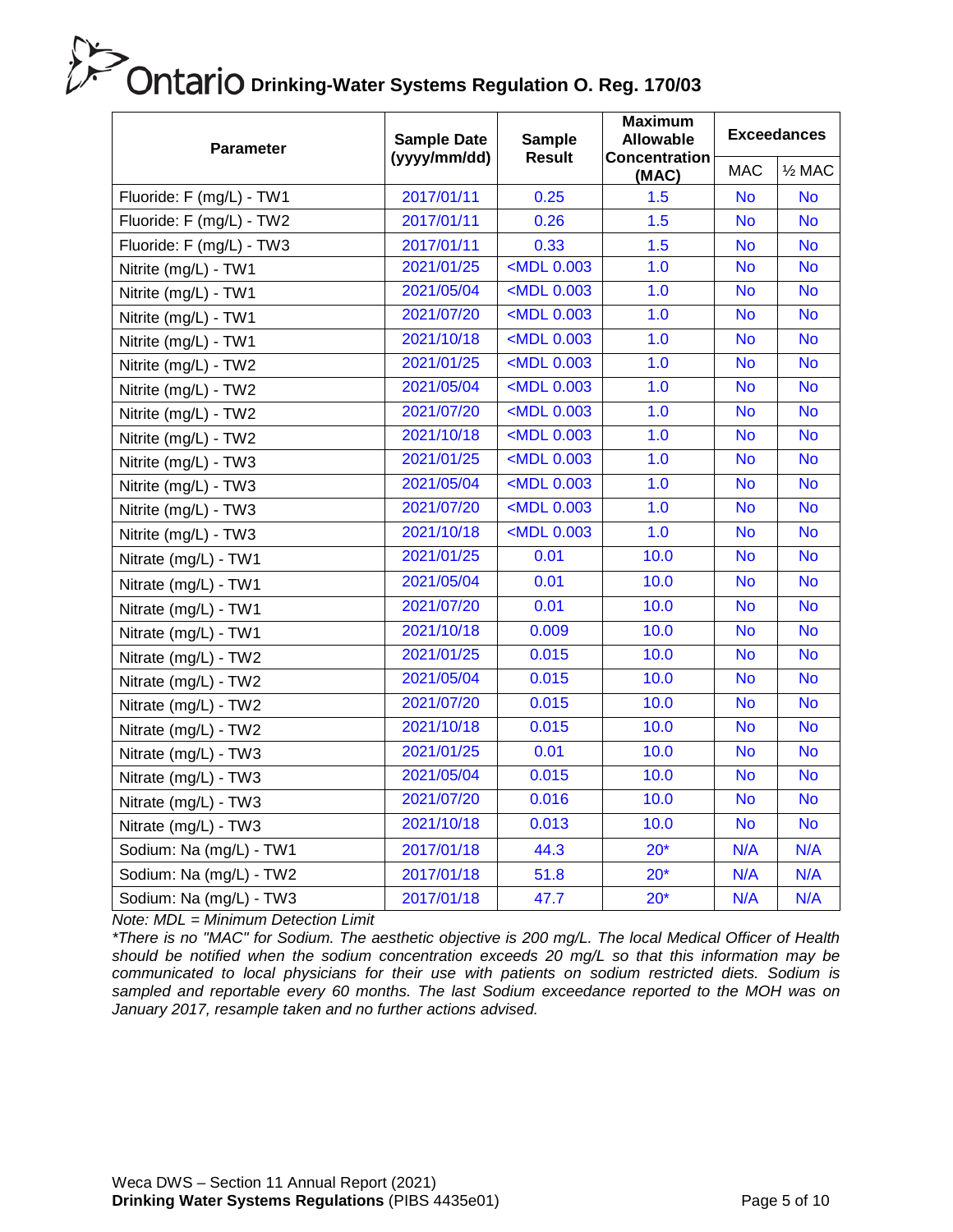#### **Table 5: Summary of lead testing under Schedule 15.1 during this reporting period**

|                                   | <b>Range of Lead Results</b><br>Number of               |         |         | <b>MAC</b> | <b>Exceedances</b> |  |  |  |
|-----------------------------------|---------------------------------------------------------|---------|---------|------------|--------------------|--|--|--|
| <b>Location Type</b>              | <b>Samples</b>                                          | Minimum | Maximum |            |                    |  |  |  |
| Lead – Plumbing $(\mu g/L)$       | Not Applicable - Relief from all Plumbing Requirements* |         |         |            |                    |  |  |  |
| Lead – Distribution** $(\mu q/L)$ |                                                         | 0.05    | 2.57    | 10         |                    |  |  |  |

*Note: The Alkalinity results for 2021 were 185, 189, 195 and 206 mg/L as CaCO3. The pH results for 2021 ranged from 7.0 - 7.13. The aesthetic objective/operational guideline for pH is 6.5-8.5.*

*\*This system qualifies for the plumbing exemption as per O. Regulation 170/03 Schedule 15.1-5 (9) (10). \*\*Distribution lead samples are taken every 36 months. The last set of distribution lead samples were taken in 2021. The next set of distribution lead samples is scheduled for 2024.*

#### **Table 6: Summary of Organic parameters sampled during this reporting period or the most recent sample results**

| <b>Parameter</b>                                          | <b>Sample Date</b><br>(yyyy/mm/dd) | <b>Sample</b><br><b>Result</b>                                                                               | <b>Maximum</b><br><b>Allowable</b><br><b>Concentration</b> | <b>Exceedances</b> |                   |  |
|-----------------------------------------------------------|------------------------------------|--------------------------------------------------------------------------------------------------------------|------------------------------------------------------------|--------------------|-------------------|--|
|                                                           |                                    |                                                                                                              | (MAC)                                                      | <b>MAC</b>         | $\frac{1}{2}$ MAC |  |
| Alachlor (µg/L) - TW1                                     | 2021/01/25                         | $<$ MDL 0.02                                                                                                 | 5.0                                                        | <b>No</b>          | <b>No</b>         |  |
| Alachlor (µg/L) - TW2                                     | 2021/02/16                         | $\overline{\text{cMDL}}$ 0.02                                                                                | 5.0                                                        | <b>No</b>          | <b>No</b>         |  |
| Alachlor (µg/L) - TW3                                     | 2021/01/25                         | $<$ MDL 0.02                                                                                                 | 5.0                                                        | <b>No</b>          | <b>No</b>         |  |
| Atrazine + N-dealkylated metabolites<br>$(\mu g/L)$ - TW1 | 2021/01/25                         | <mdl 0.01<="" td=""><td>5.0</td><td><b>No</b></td><td><b>No</b></td></mdl>                                   | 5.0                                                        | <b>No</b>          | <b>No</b>         |  |
| Atrazine + N-dealkylated metabolites<br>$(\mu g/L)$ - TW2 | 2021/02/16                         | $<$ MDL 0.01                                                                                                 | 5.0                                                        | <b>No</b>          | <b>No</b>         |  |
| Atrazine + N-dealkylated metabolites<br>$(\mu g/L)$ - TW3 | 2021/01/25                         | <mdl 0.01<="" td=""><td>5.0</td><td><b>No</b></td><td><b>No</b></td></mdl>                                   | 5.0                                                        | <b>No</b>          | <b>No</b>         |  |
| Azinphos-methyl (µg/L) - TW1                              | 2021/01/25                         | $MDL$ 0.05                                                                                                   | 20.0                                                       | <b>No</b>          | <b>No</b>         |  |
| Azinphos-methyl (µg/L) - TW2                              | 2021/02/16                         | $<$ MDL 0.05                                                                                                 | 20.0                                                       | <b>No</b>          | <b>No</b>         |  |
| Azinphos-methyl (µg/L) - TW3                              | 2021/01/25                         | $MDL$ 0.05                                                                                                   | 20.0                                                       | <b>No</b>          | <b>No</b>         |  |
| Benzene (µg/L) - TW1                                      | 2021/01/25                         | <mdl 0.32<="" td=""><td>1.0</td><td><b>No</b></td><td><b>No</b></td></mdl>                                   | 1.0                                                        | <b>No</b>          | <b>No</b>         |  |
| Benzene (µg/L) - TW2                                      | 2021/02/16                         | <mdl 0.32<="" td=""><td>1.0</td><td><b>No</b></td><td><b>No</b></td></mdl>                                   | 1.0                                                        | <b>No</b>          | <b>No</b>         |  |
| Benzene (µg/L) - TW3                                      | 2021/01/25                         | $MDL$ 0.32                                                                                                   | 1.0                                                        | <b>No</b>          | <b>No</b>         |  |
| Benzo(a)pyrene (µg/L) - TW1                               | 2021/01/25                         | <mdl 0.004<="" td=""><td>0.01</td><td><b>No</b></td><td><b>No</b></td></mdl>                                 | 0.01                                                       | <b>No</b>          | <b>No</b>         |  |
| Benzo(a)pyrene (µg/L) - TW2                               | 2021/02/16                         | <mdl 0.004<="" td=""><td>0.01</td><td><math>\overline{N}</math></td><td><math>\overline{N}</math></td></mdl> | 0.01                                                       | $\overline{N}$     | $\overline{N}$    |  |
| Benzo(a)pyrene (µg/L) - TW3                               | 2021/01/25                         | <mdl 0.004<="" td=""><td>0.01</td><td><b>No</b></td><td><b>No</b></td></mdl>                                 | 0.01                                                       | <b>No</b>          | <b>No</b>         |  |
| Bromoxynil (µg/L) - TW1                                   | 2021/01/25                         | $\sim$ MDL 0.33                                                                                              | 5.0                                                        | <b>No</b>          | <b>No</b>         |  |
| Bromoxynil (µg/L) - TW2                                   | 2021/02/16                         | <mdl 0.33<="" td=""><td>5.0</td><td><b>No</b></td><td><b>No</b></td></mdl>                                   | 5.0                                                        | <b>No</b>          | <b>No</b>         |  |
| Bromoxynil (µg/L) - TW3                                   | 2021/01/25                         | $MDL$ 0.33                                                                                                   | 5.0                                                        | <b>No</b>          | <b>No</b>         |  |
| Carbaryl (µg/L) - TW1                                     | 2021/01/25                         | $<$ MDL 0.05                                                                                                 | 90.0                                                       | <b>No</b>          | <b>No</b>         |  |
| Carbaryl (µg/L) - TW2                                     | 2021/02/16                         | <mdl 0.05<="" td=""><td>90.0</td><td><b>No</b></td><td><b>No</b></td></mdl>                                  | 90.0                                                       | <b>No</b>          | <b>No</b>         |  |
| Carbaryl (µg/L) - TW3                                     | 2021/01/25                         | $<$ MDL $0.05$                                                                                               | 90.0                                                       | <b>No</b>          | <b>No</b>         |  |
| Carbofuran (µg/L) - TW1                                   | 2021/01/25                         | <mdl 0.01<="" td=""><td>90.0</td><td><b>No</b></td><td><b>No</b></td></mdl>                                  | 90.0                                                       | <b>No</b>          | <b>No</b>         |  |
| Carbofuran (µg/L) - TW2                                   | 2021/02/16                         | <mdl 0.01<="" td=""><td>90.0</td><td><b>No</b></td><td><b>No</b></td></mdl>                                  | 90.0                                                       | <b>No</b>          | <b>No</b>         |  |
| Carbofuran (µg/L) - TW3                                   | 2021/01/25                         | <mdl 0.01<="" td=""><td>90.0</td><td><b>No</b></td><td><b>No</b></td></mdl>                                  | 90.0                                                       | <b>No</b>          | <b>No</b>         |  |
| Carbon Tetrachloride (µg/L) - TW1                         | 2021/01/25                         | $MDL$ 0.17                                                                                                   | 2.0                                                        | <b>No</b>          | <b>No</b>         |  |
| Carbon Tetrachloride (µg/L) - TW2                         | 2021/02/16                         | <mdl 0.17<="" td=""><td>2.0</td><td><b>No</b></td><td><b>No</b></td></mdl>                                   | 2.0                                                        | <b>No</b>          | <b>No</b>         |  |
| Carbon Tetrachloride (µg/L) - TW3                         | 2021/01/25                         | $<$ MDL 0.17                                                                                                 | 2.0                                                        | <b>No</b>          | <b>No</b>         |  |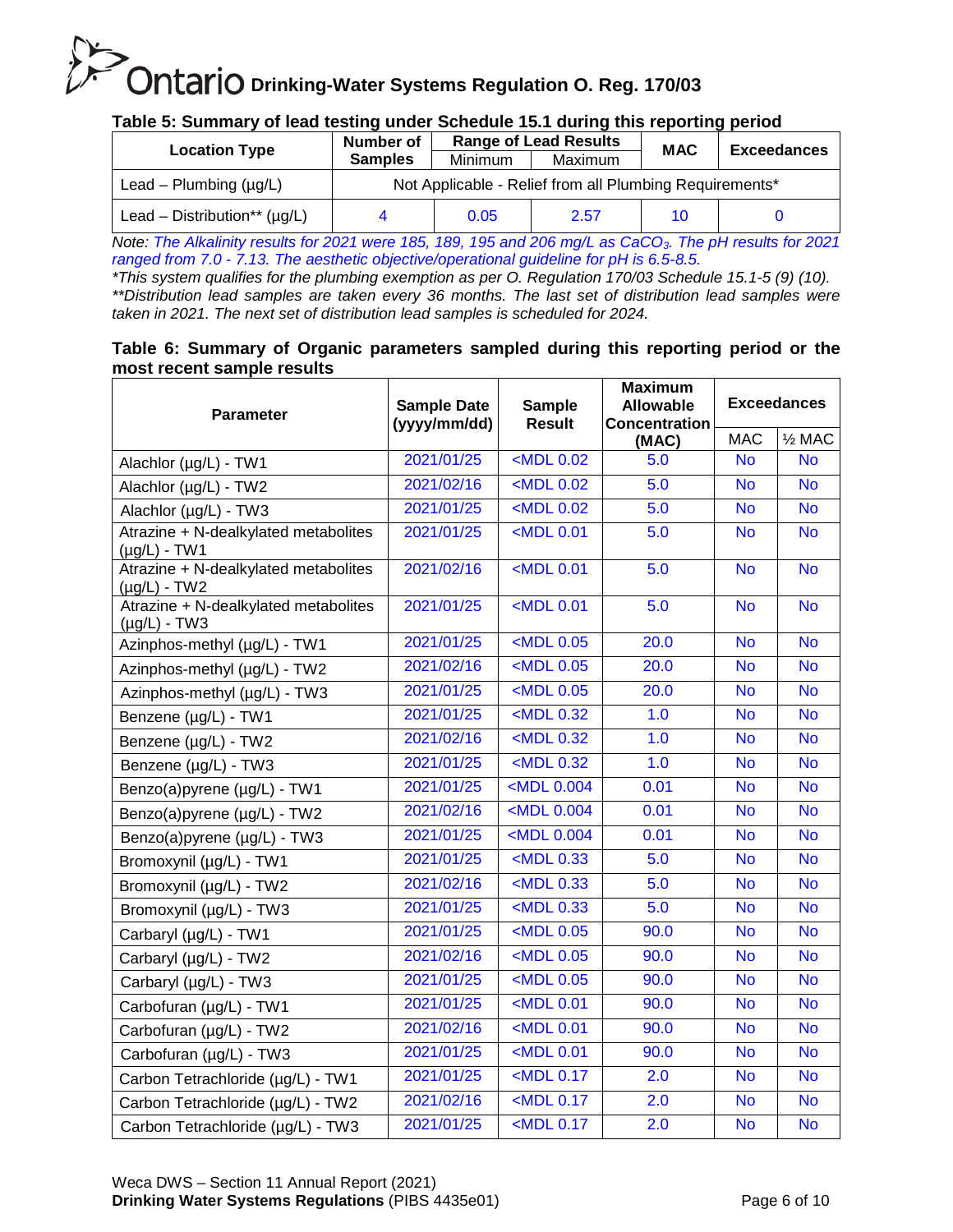| <b>Parameter</b>                                              | <b>Sample Date</b><br>(yyyy/mm/dd) | <b>Sample</b><br><b>Result</b>                                               | <b>Maximum</b><br><b>Allowable</b><br><b>Concentration</b> | <b>Exceedances</b> |                   |  |
|---------------------------------------------------------------|------------------------------------|------------------------------------------------------------------------------|------------------------------------------------------------|--------------------|-------------------|--|
|                                                               |                                    |                                                                              | (MAC)                                                      | <b>MAC</b>         | $\frac{1}{2}$ MAC |  |
| Chlorpyrifos (µg/L) - TW1                                     | 2021/01/25                         | <mdl 0.02<="" td=""><td>90.0</td><td><b>No</b></td><td><b>No</b></td></mdl>  | 90.0                                                       | <b>No</b>          | <b>No</b>         |  |
| Chlorpyrifos (µg/L) - TW2                                     | 2021/02/16                         | <mdl 0.02<="" td=""><td>90.0</td><td><b>No</b></td><td><b>No</b></td></mdl>  | 90.0                                                       | <b>No</b>          | <b>No</b>         |  |
| Chlorpyrifos (µg/L) - TW3                                     | 2021/01/25                         | <mdl 0.02<="" td=""><td>90.0</td><td><b>No</b></td><td><b>No</b></td></mdl>  | 90.0                                                       | <b>No</b>          | <b>No</b>         |  |
| Diazinon (µg/L) - TW1                                         | 2021/01/25                         | <mdl 0.02<="" td=""><td>20.0</td><td><b>No</b></td><td><b>No</b></td></mdl>  | 20.0                                                       | <b>No</b>          | <b>No</b>         |  |
| Diazinon (µg/L) - TW2                                         | 2021/02/16                         | <mdl 0.02<="" td=""><td>20.0</td><td><b>No</b></td><td><b>No</b></td></mdl>  | 20.0                                                       | <b>No</b>          | <b>No</b>         |  |
| Diazinon (µg/L) - TW3                                         | 2021/01/25                         | <mdl 0.02<="" td=""><td>20.0</td><td><b>No</b></td><td><b>No</b></td></mdl>  | 20.0                                                       | <b>No</b>          | <b>No</b>         |  |
| Dicamba (µg/L) - TW1                                          | 2021/01/25                         | $MDL$ 0.2                                                                    | 120.0                                                      | <b>No</b>          | <b>No</b>         |  |
| Dicamba (µg/L) - TW2                                          | 2021/02/16                         | $MDL$ 0.2                                                                    | 120.0                                                      | <b>No</b>          | <b>No</b>         |  |
| Dicamba (µg/L) - TW3                                          | 2021/01/25                         | $<$ MDL 0.2                                                                  | 120.0                                                      | <b>No</b>          | <b>No</b>         |  |
| 1,2-Dichlorobenzene (µg/L) - TW1                              | 2021/01/25                         | <mdl 0.41<="" td=""><td>200.0</td><td><b>No</b></td><td><b>No</b></td></mdl> | 200.0                                                      | <b>No</b>          | <b>No</b>         |  |
| 1,2-Dichlorobenzene (µg/L) - TW2                              | 2021/02/16                         | $<$ MDL 0.41                                                                 | 200.0                                                      | <b>No</b>          | <b>No</b>         |  |
| 1,2-Dichlorobenzene (µg/L) - TW3                              | 2021/01/25                         | <mdl 0.41<="" td=""><td>200.0</td><td><b>No</b></td><td><b>No</b></td></mdl> | 200.0                                                      | <b>No</b>          | <b>No</b>         |  |
| 1,4-Dichlorobenzene (µg/L) - TW1                              | 2021/01/25                         | $<$ MDL 0.36                                                                 | 5.0                                                        | <b>No</b>          | <b>No</b>         |  |
| 1,4-Dichlorobenzene (µg/L) - TW2                              | 2021/02/16                         | $\sim$ MDL 0.36                                                              | 5.0                                                        | <b>No</b>          | <b>No</b>         |  |
| 1,4-Dichlorobenzene (µg/L) - TW3                              | 2021/01/25                         | <mdl 0.36<="" td=""><td>5.0</td><td><b>No</b></td><td><b>No</b></td></mdl>   | 5.0                                                        | <b>No</b>          | <b>No</b>         |  |
| 1,2-Dichloroethane (µg/L) - TW1                               | 2021/01/25                         | <mdl 0.35<="" td=""><td>5.0</td><td><b>No</b></td><td><b>No</b></td></mdl>   | 5.0                                                        | <b>No</b>          | <b>No</b>         |  |
| 1,2-Dichloroethane (µg/L) - TW2                               | 2021/02/16                         | <mdl 0.35<="" td=""><td>5.0</td><td><b>No</b></td><td><b>No</b></td></mdl>   | 5.0                                                        | <b>No</b>          | <b>No</b>         |  |
| 1,2-Dichloroethane (µg/L) - TW3                               | 2021/01/25                         | <mdl 0.35<="" td=""><td>5.0</td><td><b>No</b></td><td><b>No</b></td></mdl>   | 5.0                                                        | <b>No</b>          | <b>No</b>         |  |
| 1,1-Dichloroethylene (µg/L) - TW1                             | 2021/01/25                         | $MDL$ 0.33                                                                   | 14.0                                                       | <b>No</b>          | <b>No</b>         |  |
| 1,1-Dichloroethylene (µg/L) - TW2                             | 2021/02/16                         | <mdl 0.33<="" td=""><td>14.0</td><td><b>No</b></td><td><b>No</b></td></mdl>  | 14.0                                                       | <b>No</b>          | <b>No</b>         |  |
| 1,1-Dichloroethylene (µg/L) - TW3                             | 2021/01/25                         | <mdl 0.33<="" td=""><td>14.0</td><td><b>No</b></td><td><b>No</b></td></mdl>  | 14.0                                                       | <b>No</b>          | <b>No</b>         |  |
| Dichloromethane (Methylene<br>Chloride) (µg/L) - TW1          | 2021/01/25                         | $<$ MDL 0.35                                                                 | 50.0                                                       | <b>No</b>          | <b>No</b>         |  |
| Dichloromethane (Methylene<br>Chloride) (µg/L) - TW2          | 2021/02/16                         | <mdl 0.35<="" td=""><td>50.0</td><td><b>No</b></td><td><b>No</b></td></mdl>  | 50.0                                                       | <b>No</b>          | <b>No</b>         |  |
| Dichloromethane (Methylene<br>Chloride) (µg/L) - TW3          | 2021/01/25                         | <mdl 0.35<="" td=""><td>50.0</td><td><b>No</b></td><td><b>No</b></td></mdl>  | 50.0                                                       | <b>No</b>          | <b>No</b>         |  |
| 2,4-Dichlorophenol (µg/L) - TW1                               | 2021/01/25                         | <mdl 0.15<="" td=""><td>900.0</td><td><b>No</b></td><td><b>No</b></td></mdl> | 900.0                                                      | <b>No</b>          | <b>No</b>         |  |
| 2,4-Dichlorophenol (µg/L) - TW2                               | 2021/02/16                         | $<$ MDL 0.15                                                                 | 900.0                                                      | <b>No</b>          | <b>No</b>         |  |
| 2,4-Dichlorophenol (µg/L) - TW3                               | 2021/01/25                         | $<$ MDL 0.15                                                                 | 900.0                                                      | <b>No</b>          | <b>No</b>         |  |
| 2,4-Dichlorophenoxy acetic acid (2,4-<br>D) $(\mu g/L)$ - TW1 | 2021/01/25                         | <mdl 0.19<="" td=""><td>100.0</td><td><b>No</b></td><td><b>No</b></td></mdl> | 100.0                                                      | <b>No</b>          | <b>No</b>         |  |
| 2,4-Dichlorophenoxy acetic acid (2,4-<br>D) $(\mu g/L)$ - TW2 | 2021/02/16                         | <mdl 0.19<="" td=""><td>100.0</td><td><b>No</b></td><td><b>No</b></td></mdl> | 100.0                                                      | <b>No</b>          | <b>No</b>         |  |
| 2,4-Dichlorophenoxy acetic acid (2,4-<br>D) $(\mu g/L)$ - TW3 | 2021/01/25                         | <mdl 0.19<="" td=""><td>100.0</td><td><b>No</b></td><td><b>No</b></td></mdl> | 100.0                                                      | <b>No</b>          | <b>No</b>         |  |
| Diclofop-methyl (µg/L) - TW1                                  | 2021/01/25                         | $<$ MDL 0.4                                                                  | 9.0                                                        | <b>No</b>          | <b>No</b>         |  |
| Diclofop-methyl (µg/L) - TW2                                  | 2021/02/16                         | $<$ MDL 0.4                                                                  | 9.0                                                        | <b>No</b>          | <b>No</b>         |  |
| Diclofop-methyl (µg/L) - TW3                                  | 2021/01/25                         | $<$ MDL 0.4                                                                  | 9.0                                                        | <b>No</b>          | <b>No</b>         |  |
| Dimethoate (µg/L) - TW1                                       | 2021/01/25                         | $<$ MDL $0.06$                                                               | 20.0                                                       | <b>No</b>          | <b>No</b>         |  |
| Dimethoate (µg/L) - TW2                                       | 2021/02/16                         | $<$ MDL $0.06$                                                               | 20.0                                                       | <b>No</b>          | <b>No</b>         |  |
| Dimethoate (µg/L) - TW3                                       | 2021/01/25                         | $<$ MDL $0.06$                                                               | 20.0                                                       | <b>No</b>          | <b>No</b>         |  |
| Diquat (µg/L) - TW1                                           | 2021/01/25                         | $<$ MDL 1.0                                                                  | 70.0                                                       | <b>No</b>          | <b>No</b>         |  |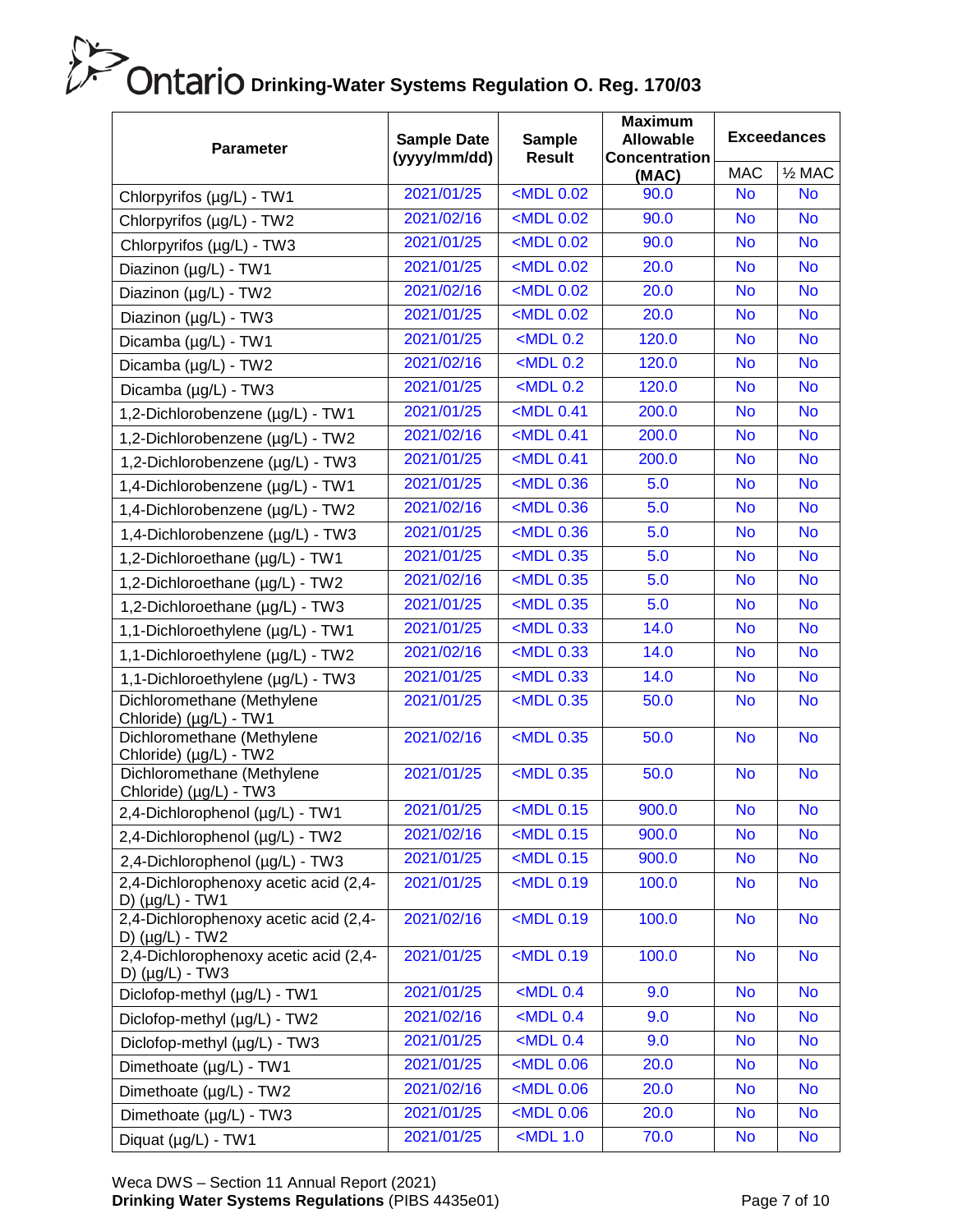| <b>MAC</b><br>$\frac{1}{2}$ MAC<br>(MAC)<br>2021/02/16<br>$<$ MDL 1.0<br>70.0<br><b>No</b><br><b>No</b><br>Diquat (µg/L) - TW2<br>2021/01/25<br>$<$ MDL 1.0<br>70.0<br><b>No</b><br><b>No</b><br>Diquat (µg/L) - TW3<br>$MDL$ 0.03<br>2021/01/25<br>150.0<br><b>No</b><br><b>No</b><br>Diuron (µg/L) - TW1<br>2021/02/16<br><mdl 0.03<br="">150.0<br/><b>No</b><br/><b>No</b><br/>Diuron (µg/L) - TW2<br/><mdl 0.03<br="">2021/01/25<br/>150.0<br/><b>No</b><br/><b>No</b><br/>Diuron (µg/L) - TW3<br/>2021/01/25<br/><math>&lt;</math>MDL 1.0<br/>280.0<br/><b>No</b><br/><b>No</b><br/>Glyphosate (µg/L) - TW1<br/>2021/02/16<br/><math>&lt;</math>MDL 1.0<br/>280.0<br/><b>No</b><br/><b>No</b><br/>Glyphosate (µg/L) - TW2<br/><math>&lt;</math>MDL 1.0<br/>2021/01/25<br/>280.0<br/><b>No</b><br/><b>No</b><br/>Glyphosate (µg/L) - TW3<br/>2021/01/25<br/><mdl 0.02<br="">190.0<br/><b>No</b><br/><b>No</b><br/>Malathion (µg/L) - TW1<br/>2021/02/16<br/><math>&lt;</math>MDL <math>0.02</math><br/>190.0<br/><b>No</b><br/><b>No</b><br/>Malathion (µg/L) - TW2<br/><mdl 0.02<br="">2021/01/25<br/>190.0<br/><b>No</b><br/><b>No</b><br/>Malathion (µg/L) - TW3<br/>2021/01/25<br/><mdl 0.01<br="">50.0<br/><b>No</b><br/><b>No</b><br/>Metolachlor (µg/L) - TW1<br/>2021/02/16<br/><math>&lt;</math>MDL 0.01<br/>50.0<br/><b>No</b><br/><b>No</b><br/>Metolachlor (µg/L) - TW2<br/><mdl 0.01<br="">2021/01/25<br/>50.0<br/><b>No</b><br/><b>No</b><br/>Metolachlor (µg/L) - TW3<br/><mdl 0.02<br="">2021/01/25<br/><b>No</b><br/>80.0<br/><b>No</b><br/>Metribuzin (µg/L) - TW1<br/>2021/02/16<br/><math>&lt;</math>MDL 0.02<br/>80.0<br/><b>No</b><br/><b>No</b><br/>Metribuzin (µg/L) - TW2<br/><mdl 0.02<br="">2021/01/25<br/>80.0<br/><b>No</b><br/><b>No</b><br/>Metribuzin (µg/L) - TW3<br/>Monochlorobenzene<br/>2021/01/25<br/><math>&lt;</math>MDL 0.3<br/>80.0<br/><b>No</b><br/><b>No</b><br/>(Chlorobenzene) (µg/L) - TW1<br/>Monochlorobenzene<br/>2021/02/16<br/><math>&lt;</math>MDL 0.3<br/>80.0<br/><b>No</b><br/><b>No</b><br/>(Chlorobenzene) (µg/L) - TW2<br/>2021/01/25<br/><math>&lt;</math>MDL 0.3<br/>80.0<br/><b>No</b><br/>Monochlorobenzene<br/><b>No</b><br/>(Chlorobenzene) (µg/L) - TW3<br/>2021/01/25<br/><math>&lt;</math>MDL 1.0<br/>10.0<br/><b>No</b><br/><b>No</b><br/>Paraquat (µg/L) - TW1<br/><math>&lt;</math>MDL 1.0<br/>2021/02/16<br/>10.0<br/><b>No</b><br/><b>No</b><br/>Paraquat (µg/L) - TW2<br/>2021/01/25<br/><math>&lt;</math>MDL 1.0<br/>10.0<br/><b>No</b><br/><b>No</b><br/>Paraquat (µg/L) - TW3<br/>2021/01/25<br/><mdl 0.04<br="">3.0<br/><b>No</b><br/><b>No</b><br/>PCB (µg/L) - TW1<br/>2021/02/16<br/><mdl 0.04<br="">3.0<br/><b>No</b><br/><b>No</b><br/>PCB (µg/L) - TW2<br/>2021/01/25<br/><math>&lt;</math>MDL 0.04<br/>3.0<br/><b>No</b><br/><b>No</b><br/><math>PCB (µg/L) - TW3</math><br/><math>\sim</math>MDL 0.15<br/>2021/01/25<br/>60.0<br/><b>No</b><br/><b>No</b><br/>Pentachlorophenol (µg/L) - TW1<br/>60.0<br/>2021/02/16<br/><math>&lt;</math>MDL 0.15<br/><b>No</b><br/><b>No</b><br/>Pentachlorophenol (µg/L) - TW2<br/><math>&lt;</math>MDL 0.15<br/>60.0<br/>2021/01/25<br/><b>No</b><br/><b>No</b><br/>Pentachlorophenol (µg/L) - TW3<br/><mdl 0.01<br="">2021/01/25<br/>2.0<br/><b>No</b><br/><b>No</b><br/>Phorate (µg/L) - TW1<br/><math>&lt;</math>MDL 0.01<br/>2021/02/16<br/>2.0<br/><b>No</b><br/><b>No</b><br/>Phorate (µg/L) - TW2<br/><mdl 0.01<br="">2021/01/25<br/>2.0<br/><b>No</b><br/><b>No</b><br/>Phorate (µg/L) - TW3<br/><math>&lt;</math>MDL 1.0<br/>2021/01/25<br/>190.0<br/><b>No</b><br/><b>No</b><br/>Picloram (µg/L) - TW1<br/>2021/02/16<br/><math>&lt;</math>MDL 1.0<br/>190.0<br/><b>No</b><br/><b>No</b><br/>Picloram (µg/L) - TW2<br/><math>&lt;</math>MDL 1.0<br/>2021/01/25<br/>190.0<br/><b>No</b><br/><b>No</b><br/>Picloram (µg/L) - TW3<br/><math>MDL</math> 0.03<br/>2021/01/25<br/>1.0<br/><b>No</b><br/><b>No</b><br/>Prometryne (µg/L) - TW1<br/><math>MDL</math> 0.03<br/>2021/02/16<br/>1.0<br/><b>No</b><br/><b>No</b><br/>Prometryne (µg/L) - TW2<br/>2021/01/25<br/><math>MDL</math> 0.03<br/>1.0<br/><b>No</b><br/><b>No</b></mdl></mdl></mdl></mdl></mdl></mdl></mdl></mdl></mdl></mdl></mdl></mdl> | <b>Parameter</b>        | <b>Sample Date</b><br>(yyyy/mm/dd) | <b>Sample</b><br><b>Result</b> | <b>Maximum</b><br><b>Allowable</b><br><b>Concentration</b> | <b>Exceedances</b> |  |
|------------------------------------------------------------------------------------------------------------------------------------------------------------------------------------------------------------------------------------------------------------------------------------------------------------------------------------------------------------------------------------------------------------------------------------------------------------------------------------------------------------------------------------------------------------------------------------------------------------------------------------------------------------------------------------------------------------------------------------------------------------------------------------------------------------------------------------------------------------------------------------------------------------------------------------------------------------------------------------------------------------------------------------------------------------------------------------------------------------------------------------------------------------------------------------------------------------------------------------------------------------------------------------------------------------------------------------------------------------------------------------------------------------------------------------------------------------------------------------------------------------------------------------------------------------------------------------------------------------------------------------------------------------------------------------------------------------------------------------------------------------------------------------------------------------------------------------------------------------------------------------------------------------------------------------------------------------------------------------------------------------------------------------------------------------------------------------------------------------------------------------------------------------------------------------------------------------------------------------------------------------------------------------------------------------------------------------------------------------------------------------------------------------------------------------------------------------------------------------------------------------------------------------------------------------------------------------------------------------------------------------------------------------------------------------------------------------------------------------------------------------------------------------------------------------------------------------------------------------------------------------------------------------------------------------------------------------------------------------------------------------------------------------------------------------------------------------------------------------------------------------------------------------------------------------------------------------------------------------------------------------------------------------------------------------------------------------------------------------------------------------------------------------------------------------------------------------------------------------------------------------------------------------------------------------------------------------------------------------------------------------------------------------------------------------------------------------------------------------------------------------------------------------------------------------------------------------------------------------------------------------------------------------------------------------------------------------------------------------------------------------------------------------------------------------------------------------------------------------------------------------------------------------------------------------------------------------------------------------------------|-------------------------|------------------------------------|--------------------------------|------------------------------------------------------------|--------------------|--|
|                                                                                                                                                                                                                                                                                                                                                                                                                                                                                                                                                                                                                                                                                                                                                                                                                                                                                                                                                                                                                                                                                                                                                                                                                                                                                                                                                                                                                                                                                                                                                                                                                                                                                                                                                                                                                                                                                                                                                                                                                                                                                                                                                                                                                                                                                                                                                                                                                                                                                                                                                                                                                                                                                                                                                                                                                                                                                                                                                                                                                                                                                                                                                                                                                                                                                                                                                                                                                                                                                                                                                                                                                                                                                                                                                                                                                                                                                                                                                                                                                                                                                                                                                                                                                                                |                         |                                    |                                |                                                            |                    |  |
|                                                                                                                                                                                                                                                                                                                                                                                                                                                                                                                                                                                                                                                                                                                                                                                                                                                                                                                                                                                                                                                                                                                                                                                                                                                                                                                                                                                                                                                                                                                                                                                                                                                                                                                                                                                                                                                                                                                                                                                                                                                                                                                                                                                                                                                                                                                                                                                                                                                                                                                                                                                                                                                                                                                                                                                                                                                                                                                                                                                                                                                                                                                                                                                                                                                                                                                                                                                                                                                                                                                                                                                                                                                                                                                                                                                                                                                                                                                                                                                                                                                                                                                                                                                                                                                |                         |                                    |                                |                                                            |                    |  |
|                                                                                                                                                                                                                                                                                                                                                                                                                                                                                                                                                                                                                                                                                                                                                                                                                                                                                                                                                                                                                                                                                                                                                                                                                                                                                                                                                                                                                                                                                                                                                                                                                                                                                                                                                                                                                                                                                                                                                                                                                                                                                                                                                                                                                                                                                                                                                                                                                                                                                                                                                                                                                                                                                                                                                                                                                                                                                                                                                                                                                                                                                                                                                                                                                                                                                                                                                                                                                                                                                                                                                                                                                                                                                                                                                                                                                                                                                                                                                                                                                                                                                                                                                                                                                                                |                         |                                    |                                |                                                            |                    |  |
|                                                                                                                                                                                                                                                                                                                                                                                                                                                                                                                                                                                                                                                                                                                                                                                                                                                                                                                                                                                                                                                                                                                                                                                                                                                                                                                                                                                                                                                                                                                                                                                                                                                                                                                                                                                                                                                                                                                                                                                                                                                                                                                                                                                                                                                                                                                                                                                                                                                                                                                                                                                                                                                                                                                                                                                                                                                                                                                                                                                                                                                                                                                                                                                                                                                                                                                                                                                                                                                                                                                                                                                                                                                                                                                                                                                                                                                                                                                                                                                                                                                                                                                                                                                                                                                |                         |                                    |                                |                                                            |                    |  |
|                                                                                                                                                                                                                                                                                                                                                                                                                                                                                                                                                                                                                                                                                                                                                                                                                                                                                                                                                                                                                                                                                                                                                                                                                                                                                                                                                                                                                                                                                                                                                                                                                                                                                                                                                                                                                                                                                                                                                                                                                                                                                                                                                                                                                                                                                                                                                                                                                                                                                                                                                                                                                                                                                                                                                                                                                                                                                                                                                                                                                                                                                                                                                                                                                                                                                                                                                                                                                                                                                                                                                                                                                                                                                                                                                                                                                                                                                                                                                                                                                                                                                                                                                                                                                                                |                         |                                    |                                |                                                            |                    |  |
|                                                                                                                                                                                                                                                                                                                                                                                                                                                                                                                                                                                                                                                                                                                                                                                                                                                                                                                                                                                                                                                                                                                                                                                                                                                                                                                                                                                                                                                                                                                                                                                                                                                                                                                                                                                                                                                                                                                                                                                                                                                                                                                                                                                                                                                                                                                                                                                                                                                                                                                                                                                                                                                                                                                                                                                                                                                                                                                                                                                                                                                                                                                                                                                                                                                                                                                                                                                                                                                                                                                                                                                                                                                                                                                                                                                                                                                                                                                                                                                                                                                                                                                                                                                                                                                |                         |                                    |                                |                                                            |                    |  |
|                                                                                                                                                                                                                                                                                                                                                                                                                                                                                                                                                                                                                                                                                                                                                                                                                                                                                                                                                                                                                                                                                                                                                                                                                                                                                                                                                                                                                                                                                                                                                                                                                                                                                                                                                                                                                                                                                                                                                                                                                                                                                                                                                                                                                                                                                                                                                                                                                                                                                                                                                                                                                                                                                                                                                                                                                                                                                                                                                                                                                                                                                                                                                                                                                                                                                                                                                                                                                                                                                                                                                                                                                                                                                                                                                                                                                                                                                                                                                                                                                                                                                                                                                                                                                                                |                         |                                    |                                |                                                            |                    |  |
|                                                                                                                                                                                                                                                                                                                                                                                                                                                                                                                                                                                                                                                                                                                                                                                                                                                                                                                                                                                                                                                                                                                                                                                                                                                                                                                                                                                                                                                                                                                                                                                                                                                                                                                                                                                                                                                                                                                                                                                                                                                                                                                                                                                                                                                                                                                                                                                                                                                                                                                                                                                                                                                                                                                                                                                                                                                                                                                                                                                                                                                                                                                                                                                                                                                                                                                                                                                                                                                                                                                                                                                                                                                                                                                                                                                                                                                                                                                                                                                                                                                                                                                                                                                                                                                |                         |                                    |                                |                                                            |                    |  |
|                                                                                                                                                                                                                                                                                                                                                                                                                                                                                                                                                                                                                                                                                                                                                                                                                                                                                                                                                                                                                                                                                                                                                                                                                                                                                                                                                                                                                                                                                                                                                                                                                                                                                                                                                                                                                                                                                                                                                                                                                                                                                                                                                                                                                                                                                                                                                                                                                                                                                                                                                                                                                                                                                                                                                                                                                                                                                                                                                                                                                                                                                                                                                                                                                                                                                                                                                                                                                                                                                                                                                                                                                                                                                                                                                                                                                                                                                                                                                                                                                                                                                                                                                                                                                                                |                         |                                    |                                |                                                            |                    |  |
|                                                                                                                                                                                                                                                                                                                                                                                                                                                                                                                                                                                                                                                                                                                                                                                                                                                                                                                                                                                                                                                                                                                                                                                                                                                                                                                                                                                                                                                                                                                                                                                                                                                                                                                                                                                                                                                                                                                                                                                                                                                                                                                                                                                                                                                                                                                                                                                                                                                                                                                                                                                                                                                                                                                                                                                                                                                                                                                                                                                                                                                                                                                                                                                                                                                                                                                                                                                                                                                                                                                                                                                                                                                                                                                                                                                                                                                                                                                                                                                                                                                                                                                                                                                                                                                |                         |                                    |                                |                                                            |                    |  |
|                                                                                                                                                                                                                                                                                                                                                                                                                                                                                                                                                                                                                                                                                                                                                                                                                                                                                                                                                                                                                                                                                                                                                                                                                                                                                                                                                                                                                                                                                                                                                                                                                                                                                                                                                                                                                                                                                                                                                                                                                                                                                                                                                                                                                                                                                                                                                                                                                                                                                                                                                                                                                                                                                                                                                                                                                                                                                                                                                                                                                                                                                                                                                                                                                                                                                                                                                                                                                                                                                                                                                                                                                                                                                                                                                                                                                                                                                                                                                                                                                                                                                                                                                                                                                                                |                         |                                    |                                |                                                            |                    |  |
|                                                                                                                                                                                                                                                                                                                                                                                                                                                                                                                                                                                                                                                                                                                                                                                                                                                                                                                                                                                                                                                                                                                                                                                                                                                                                                                                                                                                                                                                                                                                                                                                                                                                                                                                                                                                                                                                                                                                                                                                                                                                                                                                                                                                                                                                                                                                                                                                                                                                                                                                                                                                                                                                                                                                                                                                                                                                                                                                                                                                                                                                                                                                                                                                                                                                                                                                                                                                                                                                                                                                                                                                                                                                                                                                                                                                                                                                                                                                                                                                                                                                                                                                                                                                                                                |                         |                                    |                                |                                                            |                    |  |
|                                                                                                                                                                                                                                                                                                                                                                                                                                                                                                                                                                                                                                                                                                                                                                                                                                                                                                                                                                                                                                                                                                                                                                                                                                                                                                                                                                                                                                                                                                                                                                                                                                                                                                                                                                                                                                                                                                                                                                                                                                                                                                                                                                                                                                                                                                                                                                                                                                                                                                                                                                                                                                                                                                                                                                                                                                                                                                                                                                                                                                                                                                                                                                                                                                                                                                                                                                                                                                                                                                                                                                                                                                                                                                                                                                                                                                                                                                                                                                                                                                                                                                                                                                                                                                                |                         |                                    |                                |                                                            |                    |  |
|                                                                                                                                                                                                                                                                                                                                                                                                                                                                                                                                                                                                                                                                                                                                                                                                                                                                                                                                                                                                                                                                                                                                                                                                                                                                                                                                                                                                                                                                                                                                                                                                                                                                                                                                                                                                                                                                                                                                                                                                                                                                                                                                                                                                                                                                                                                                                                                                                                                                                                                                                                                                                                                                                                                                                                                                                                                                                                                                                                                                                                                                                                                                                                                                                                                                                                                                                                                                                                                                                                                                                                                                                                                                                                                                                                                                                                                                                                                                                                                                                                                                                                                                                                                                                                                |                         |                                    |                                |                                                            |                    |  |
|                                                                                                                                                                                                                                                                                                                                                                                                                                                                                                                                                                                                                                                                                                                                                                                                                                                                                                                                                                                                                                                                                                                                                                                                                                                                                                                                                                                                                                                                                                                                                                                                                                                                                                                                                                                                                                                                                                                                                                                                                                                                                                                                                                                                                                                                                                                                                                                                                                                                                                                                                                                                                                                                                                                                                                                                                                                                                                                                                                                                                                                                                                                                                                                                                                                                                                                                                                                                                                                                                                                                                                                                                                                                                                                                                                                                                                                                                                                                                                                                                                                                                                                                                                                                                                                |                         |                                    |                                |                                                            |                    |  |
|                                                                                                                                                                                                                                                                                                                                                                                                                                                                                                                                                                                                                                                                                                                                                                                                                                                                                                                                                                                                                                                                                                                                                                                                                                                                                                                                                                                                                                                                                                                                                                                                                                                                                                                                                                                                                                                                                                                                                                                                                                                                                                                                                                                                                                                                                                                                                                                                                                                                                                                                                                                                                                                                                                                                                                                                                                                                                                                                                                                                                                                                                                                                                                                                                                                                                                                                                                                                                                                                                                                                                                                                                                                                                                                                                                                                                                                                                                                                                                                                                                                                                                                                                                                                                                                |                         |                                    |                                |                                                            |                    |  |
|                                                                                                                                                                                                                                                                                                                                                                                                                                                                                                                                                                                                                                                                                                                                                                                                                                                                                                                                                                                                                                                                                                                                                                                                                                                                                                                                                                                                                                                                                                                                                                                                                                                                                                                                                                                                                                                                                                                                                                                                                                                                                                                                                                                                                                                                                                                                                                                                                                                                                                                                                                                                                                                                                                                                                                                                                                                                                                                                                                                                                                                                                                                                                                                                                                                                                                                                                                                                                                                                                                                                                                                                                                                                                                                                                                                                                                                                                                                                                                                                                                                                                                                                                                                                                                                |                         |                                    |                                |                                                            |                    |  |
|                                                                                                                                                                                                                                                                                                                                                                                                                                                                                                                                                                                                                                                                                                                                                                                                                                                                                                                                                                                                                                                                                                                                                                                                                                                                                                                                                                                                                                                                                                                                                                                                                                                                                                                                                                                                                                                                                                                                                                                                                                                                                                                                                                                                                                                                                                                                                                                                                                                                                                                                                                                                                                                                                                                                                                                                                                                                                                                                                                                                                                                                                                                                                                                                                                                                                                                                                                                                                                                                                                                                                                                                                                                                                                                                                                                                                                                                                                                                                                                                                                                                                                                                                                                                                                                |                         |                                    |                                |                                                            |                    |  |
|                                                                                                                                                                                                                                                                                                                                                                                                                                                                                                                                                                                                                                                                                                                                                                                                                                                                                                                                                                                                                                                                                                                                                                                                                                                                                                                                                                                                                                                                                                                                                                                                                                                                                                                                                                                                                                                                                                                                                                                                                                                                                                                                                                                                                                                                                                                                                                                                                                                                                                                                                                                                                                                                                                                                                                                                                                                                                                                                                                                                                                                                                                                                                                                                                                                                                                                                                                                                                                                                                                                                                                                                                                                                                                                                                                                                                                                                                                                                                                                                                                                                                                                                                                                                                                                |                         |                                    |                                |                                                            |                    |  |
|                                                                                                                                                                                                                                                                                                                                                                                                                                                                                                                                                                                                                                                                                                                                                                                                                                                                                                                                                                                                                                                                                                                                                                                                                                                                                                                                                                                                                                                                                                                                                                                                                                                                                                                                                                                                                                                                                                                                                                                                                                                                                                                                                                                                                                                                                                                                                                                                                                                                                                                                                                                                                                                                                                                                                                                                                                                                                                                                                                                                                                                                                                                                                                                                                                                                                                                                                                                                                                                                                                                                                                                                                                                                                                                                                                                                                                                                                                                                                                                                                                                                                                                                                                                                                                                |                         |                                    |                                |                                                            |                    |  |
|                                                                                                                                                                                                                                                                                                                                                                                                                                                                                                                                                                                                                                                                                                                                                                                                                                                                                                                                                                                                                                                                                                                                                                                                                                                                                                                                                                                                                                                                                                                                                                                                                                                                                                                                                                                                                                                                                                                                                                                                                                                                                                                                                                                                                                                                                                                                                                                                                                                                                                                                                                                                                                                                                                                                                                                                                                                                                                                                                                                                                                                                                                                                                                                                                                                                                                                                                                                                                                                                                                                                                                                                                                                                                                                                                                                                                                                                                                                                                                                                                                                                                                                                                                                                                                                |                         |                                    |                                |                                                            |                    |  |
|                                                                                                                                                                                                                                                                                                                                                                                                                                                                                                                                                                                                                                                                                                                                                                                                                                                                                                                                                                                                                                                                                                                                                                                                                                                                                                                                                                                                                                                                                                                                                                                                                                                                                                                                                                                                                                                                                                                                                                                                                                                                                                                                                                                                                                                                                                                                                                                                                                                                                                                                                                                                                                                                                                                                                                                                                                                                                                                                                                                                                                                                                                                                                                                                                                                                                                                                                                                                                                                                                                                                                                                                                                                                                                                                                                                                                                                                                                                                                                                                                                                                                                                                                                                                                                                |                         |                                    |                                |                                                            |                    |  |
|                                                                                                                                                                                                                                                                                                                                                                                                                                                                                                                                                                                                                                                                                                                                                                                                                                                                                                                                                                                                                                                                                                                                                                                                                                                                                                                                                                                                                                                                                                                                                                                                                                                                                                                                                                                                                                                                                                                                                                                                                                                                                                                                                                                                                                                                                                                                                                                                                                                                                                                                                                                                                                                                                                                                                                                                                                                                                                                                                                                                                                                                                                                                                                                                                                                                                                                                                                                                                                                                                                                                                                                                                                                                                                                                                                                                                                                                                                                                                                                                                                                                                                                                                                                                                                                |                         |                                    |                                |                                                            |                    |  |
|                                                                                                                                                                                                                                                                                                                                                                                                                                                                                                                                                                                                                                                                                                                                                                                                                                                                                                                                                                                                                                                                                                                                                                                                                                                                                                                                                                                                                                                                                                                                                                                                                                                                                                                                                                                                                                                                                                                                                                                                                                                                                                                                                                                                                                                                                                                                                                                                                                                                                                                                                                                                                                                                                                                                                                                                                                                                                                                                                                                                                                                                                                                                                                                                                                                                                                                                                                                                                                                                                                                                                                                                                                                                                                                                                                                                                                                                                                                                                                                                                                                                                                                                                                                                                                                |                         |                                    |                                |                                                            |                    |  |
|                                                                                                                                                                                                                                                                                                                                                                                                                                                                                                                                                                                                                                                                                                                                                                                                                                                                                                                                                                                                                                                                                                                                                                                                                                                                                                                                                                                                                                                                                                                                                                                                                                                                                                                                                                                                                                                                                                                                                                                                                                                                                                                                                                                                                                                                                                                                                                                                                                                                                                                                                                                                                                                                                                                                                                                                                                                                                                                                                                                                                                                                                                                                                                                                                                                                                                                                                                                                                                                                                                                                                                                                                                                                                                                                                                                                                                                                                                                                                                                                                                                                                                                                                                                                                                                |                         |                                    |                                |                                                            |                    |  |
|                                                                                                                                                                                                                                                                                                                                                                                                                                                                                                                                                                                                                                                                                                                                                                                                                                                                                                                                                                                                                                                                                                                                                                                                                                                                                                                                                                                                                                                                                                                                                                                                                                                                                                                                                                                                                                                                                                                                                                                                                                                                                                                                                                                                                                                                                                                                                                                                                                                                                                                                                                                                                                                                                                                                                                                                                                                                                                                                                                                                                                                                                                                                                                                                                                                                                                                                                                                                                                                                                                                                                                                                                                                                                                                                                                                                                                                                                                                                                                                                                                                                                                                                                                                                                                                |                         |                                    |                                |                                                            |                    |  |
|                                                                                                                                                                                                                                                                                                                                                                                                                                                                                                                                                                                                                                                                                                                                                                                                                                                                                                                                                                                                                                                                                                                                                                                                                                                                                                                                                                                                                                                                                                                                                                                                                                                                                                                                                                                                                                                                                                                                                                                                                                                                                                                                                                                                                                                                                                                                                                                                                                                                                                                                                                                                                                                                                                                                                                                                                                                                                                                                                                                                                                                                                                                                                                                                                                                                                                                                                                                                                                                                                                                                                                                                                                                                                                                                                                                                                                                                                                                                                                                                                                                                                                                                                                                                                                                |                         |                                    |                                |                                                            |                    |  |
|                                                                                                                                                                                                                                                                                                                                                                                                                                                                                                                                                                                                                                                                                                                                                                                                                                                                                                                                                                                                                                                                                                                                                                                                                                                                                                                                                                                                                                                                                                                                                                                                                                                                                                                                                                                                                                                                                                                                                                                                                                                                                                                                                                                                                                                                                                                                                                                                                                                                                                                                                                                                                                                                                                                                                                                                                                                                                                                                                                                                                                                                                                                                                                                                                                                                                                                                                                                                                                                                                                                                                                                                                                                                                                                                                                                                                                                                                                                                                                                                                                                                                                                                                                                                                                                |                         |                                    |                                |                                                            |                    |  |
|                                                                                                                                                                                                                                                                                                                                                                                                                                                                                                                                                                                                                                                                                                                                                                                                                                                                                                                                                                                                                                                                                                                                                                                                                                                                                                                                                                                                                                                                                                                                                                                                                                                                                                                                                                                                                                                                                                                                                                                                                                                                                                                                                                                                                                                                                                                                                                                                                                                                                                                                                                                                                                                                                                                                                                                                                                                                                                                                                                                                                                                                                                                                                                                                                                                                                                                                                                                                                                                                                                                                                                                                                                                                                                                                                                                                                                                                                                                                                                                                                                                                                                                                                                                                                                                |                         |                                    |                                |                                                            |                    |  |
|                                                                                                                                                                                                                                                                                                                                                                                                                                                                                                                                                                                                                                                                                                                                                                                                                                                                                                                                                                                                                                                                                                                                                                                                                                                                                                                                                                                                                                                                                                                                                                                                                                                                                                                                                                                                                                                                                                                                                                                                                                                                                                                                                                                                                                                                                                                                                                                                                                                                                                                                                                                                                                                                                                                                                                                                                                                                                                                                                                                                                                                                                                                                                                                                                                                                                                                                                                                                                                                                                                                                                                                                                                                                                                                                                                                                                                                                                                                                                                                                                                                                                                                                                                                                                                                |                         |                                    |                                |                                                            |                    |  |
|                                                                                                                                                                                                                                                                                                                                                                                                                                                                                                                                                                                                                                                                                                                                                                                                                                                                                                                                                                                                                                                                                                                                                                                                                                                                                                                                                                                                                                                                                                                                                                                                                                                                                                                                                                                                                                                                                                                                                                                                                                                                                                                                                                                                                                                                                                                                                                                                                                                                                                                                                                                                                                                                                                                                                                                                                                                                                                                                                                                                                                                                                                                                                                                                                                                                                                                                                                                                                                                                                                                                                                                                                                                                                                                                                                                                                                                                                                                                                                                                                                                                                                                                                                                                                                                |                         |                                    |                                |                                                            |                    |  |
|                                                                                                                                                                                                                                                                                                                                                                                                                                                                                                                                                                                                                                                                                                                                                                                                                                                                                                                                                                                                                                                                                                                                                                                                                                                                                                                                                                                                                                                                                                                                                                                                                                                                                                                                                                                                                                                                                                                                                                                                                                                                                                                                                                                                                                                                                                                                                                                                                                                                                                                                                                                                                                                                                                                                                                                                                                                                                                                                                                                                                                                                                                                                                                                                                                                                                                                                                                                                                                                                                                                                                                                                                                                                                                                                                                                                                                                                                                                                                                                                                                                                                                                                                                                                                                                |                         |                                    |                                |                                                            |                    |  |
|                                                                                                                                                                                                                                                                                                                                                                                                                                                                                                                                                                                                                                                                                                                                                                                                                                                                                                                                                                                                                                                                                                                                                                                                                                                                                                                                                                                                                                                                                                                                                                                                                                                                                                                                                                                                                                                                                                                                                                                                                                                                                                                                                                                                                                                                                                                                                                                                                                                                                                                                                                                                                                                                                                                                                                                                                                                                                                                                                                                                                                                                                                                                                                                                                                                                                                                                                                                                                                                                                                                                                                                                                                                                                                                                                                                                                                                                                                                                                                                                                                                                                                                                                                                                                                                |                         |                                    |                                |                                                            |                    |  |
|                                                                                                                                                                                                                                                                                                                                                                                                                                                                                                                                                                                                                                                                                                                                                                                                                                                                                                                                                                                                                                                                                                                                                                                                                                                                                                                                                                                                                                                                                                                                                                                                                                                                                                                                                                                                                                                                                                                                                                                                                                                                                                                                                                                                                                                                                                                                                                                                                                                                                                                                                                                                                                                                                                                                                                                                                                                                                                                                                                                                                                                                                                                                                                                                                                                                                                                                                                                                                                                                                                                                                                                                                                                                                                                                                                                                                                                                                                                                                                                                                                                                                                                                                                                                                                                |                         |                                    |                                |                                                            |                    |  |
|                                                                                                                                                                                                                                                                                                                                                                                                                                                                                                                                                                                                                                                                                                                                                                                                                                                                                                                                                                                                                                                                                                                                                                                                                                                                                                                                                                                                                                                                                                                                                                                                                                                                                                                                                                                                                                                                                                                                                                                                                                                                                                                                                                                                                                                                                                                                                                                                                                                                                                                                                                                                                                                                                                                                                                                                                                                                                                                                                                                                                                                                                                                                                                                                                                                                                                                                                                                                                                                                                                                                                                                                                                                                                                                                                                                                                                                                                                                                                                                                                                                                                                                                                                                                                                                |                         |                                    |                                |                                                            |                    |  |
|                                                                                                                                                                                                                                                                                                                                                                                                                                                                                                                                                                                                                                                                                                                                                                                                                                                                                                                                                                                                                                                                                                                                                                                                                                                                                                                                                                                                                                                                                                                                                                                                                                                                                                                                                                                                                                                                                                                                                                                                                                                                                                                                                                                                                                                                                                                                                                                                                                                                                                                                                                                                                                                                                                                                                                                                                                                                                                                                                                                                                                                                                                                                                                                                                                                                                                                                                                                                                                                                                                                                                                                                                                                                                                                                                                                                                                                                                                                                                                                                                                                                                                                                                                                                                                                |                         |                                    |                                |                                                            |                    |  |
|                                                                                                                                                                                                                                                                                                                                                                                                                                                                                                                                                                                                                                                                                                                                                                                                                                                                                                                                                                                                                                                                                                                                                                                                                                                                                                                                                                                                                                                                                                                                                                                                                                                                                                                                                                                                                                                                                                                                                                                                                                                                                                                                                                                                                                                                                                                                                                                                                                                                                                                                                                                                                                                                                                                                                                                                                                                                                                                                                                                                                                                                                                                                                                                                                                                                                                                                                                                                                                                                                                                                                                                                                                                                                                                                                                                                                                                                                                                                                                                                                                                                                                                                                                                                                                                |                         |                                    |                                |                                                            |                    |  |
|                                                                                                                                                                                                                                                                                                                                                                                                                                                                                                                                                                                                                                                                                                                                                                                                                                                                                                                                                                                                                                                                                                                                                                                                                                                                                                                                                                                                                                                                                                                                                                                                                                                                                                                                                                                                                                                                                                                                                                                                                                                                                                                                                                                                                                                                                                                                                                                                                                                                                                                                                                                                                                                                                                                                                                                                                                                                                                                                                                                                                                                                                                                                                                                                                                                                                                                                                                                                                                                                                                                                                                                                                                                                                                                                                                                                                                                                                                                                                                                                                                                                                                                                                                                                                                                |                         |                                    |                                |                                                            |                    |  |
|                                                                                                                                                                                                                                                                                                                                                                                                                                                                                                                                                                                                                                                                                                                                                                                                                                                                                                                                                                                                                                                                                                                                                                                                                                                                                                                                                                                                                                                                                                                                                                                                                                                                                                                                                                                                                                                                                                                                                                                                                                                                                                                                                                                                                                                                                                                                                                                                                                                                                                                                                                                                                                                                                                                                                                                                                                                                                                                                                                                                                                                                                                                                                                                                                                                                                                                                                                                                                                                                                                                                                                                                                                                                                                                                                                                                                                                                                                                                                                                                                                                                                                                                                                                                                                                |                         |                                    |                                |                                                            |                    |  |
|                                                                                                                                                                                                                                                                                                                                                                                                                                                                                                                                                                                                                                                                                                                                                                                                                                                                                                                                                                                                                                                                                                                                                                                                                                                                                                                                                                                                                                                                                                                                                                                                                                                                                                                                                                                                                                                                                                                                                                                                                                                                                                                                                                                                                                                                                                                                                                                                                                                                                                                                                                                                                                                                                                                                                                                                                                                                                                                                                                                                                                                                                                                                                                                                                                                                                                                                                                                                                                                                                                                                                                                                                                                                                                                                                                                                                                                                                                                                                                                                                                                                                                                                                                                                                                                |                         |                                    |                                |                                                            |                    |  |
|                                                                                                                                                                                                                                                                                                                                                                                                                                                                                                                                                                                                                                                                                                                                                                                                                                                                                                                                                                                                                                                                                                                                                                                                                                                                                                                                                                                                                                                                                                                                                                                                                                                                                                                                                                                                                                                                                                                                                                                                                                                                                                                                                                                                                                                                                                                                                                                                                                                                                                                                                                                                                                                                                                                                                                                                                                                                                                                                                                                                                                                                                                                                                                                                                                                                                                                                                                                                                                                                                                                                                                                                                                                                                                                                                                                                                                                                                                                                                                                                                                                                                                                                                                                                                                                | Prometryne (µg/L) - TW3 |                                    |                                |                                                            |                    |  |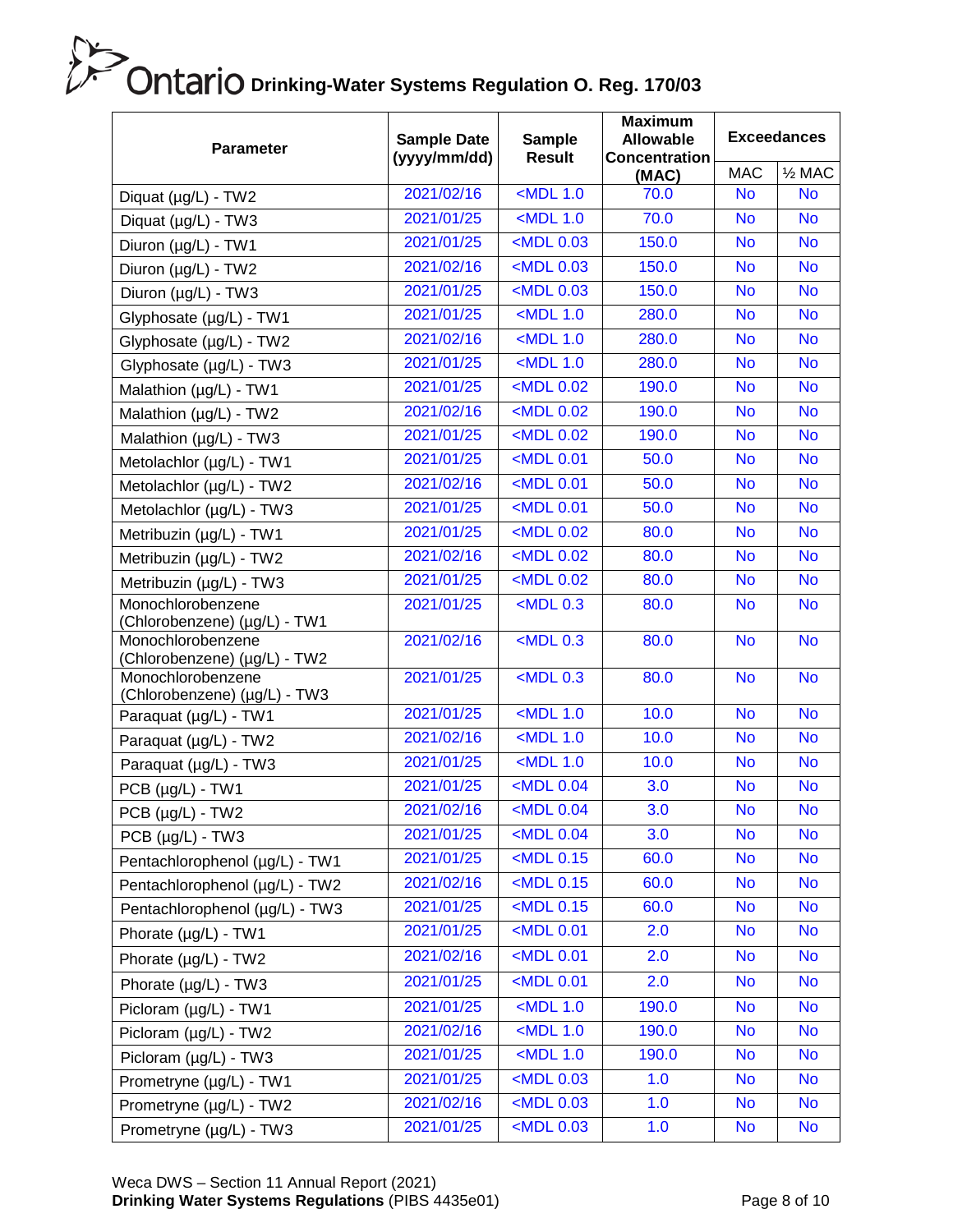| <b>Parameter</b>                                               | <b>Sample Date</b><br>(yyyy/mm/dd) | <b>Sample</b><br><b>Result</b>                                               | <b>Maximum</b><br><b>Allowable</b><br><b>Concentration</b> | <b>Exceedances</b> |                   |
|----------------------------------------------------------------|------------------------------------|------------------------------------------------------------------------------|------------------------------------------------------------|--------------------|-------------------|
|                                                                |                                    |                                                                              | (MAC)                                                      | <b>MAC</b>         | $\frac{1}{2}$ MAC |
| Simazine (µg/L) - TW1                                          | 2021/01/25                         | <mdl 0.01<="" td=""><td>10.0</td><td><b>No</b></td><td><b>No</b></td></mdl>  | 10.0                                                       | <b>No</b>          | <b>No</b>         |
| Simazine (µg/L) - TW2                                          | 2021/02/16                         | <mdl 0.01<="" td=""><td>10.0</td><td><b>No</b></td><td><b>No</b></td></mdl>  | 10.0                                                       | <b>No</b>          | <b>No</b>         |
| Simazine (µg/L) - TW3                                          | 2021/01/25                         | <mdl 0.01<="" td=""><td>10.0</td><td><b>No</b></td><td><b>No</b></td></mdl>  | 10.0                                                       | <b>No</b>          | <b>No</b>         |
| Terbufos (µg/L) - TW1                                          | 2021/01/25                         | <mdl 0.01<="" td=""><td>1.0</td><td><b>No</b></td><td><b>No</b></td></mdl>   | 1.0                                                        | <b>No</b>          | <b>No</b>         |
| Terbufos (µg/L) - TW2                                          | 2021/02/16                         | <mdl 0.01<="" td=""><td>1.0</td><td><b>No</b></td><td><b>No</b></td></mdl>   | 1.0                                                        | <b>No</b>          | <b>No</b>         |
| Terbufos (µg/L) - TW3                                          | 2021/01/25                         | <mdl 0.01<="" td=""><td>1.0</td><td><b>No</b></td><td><b>No</b></td></mdl>   | 1.0                                                        | <b>No</b>          | <b>No</b>         |
| Tetrachloroethylene (µg/L) - TW1                               | 2021/01/25                         | <mdl 0.35<="" td=""><td>10.0</td><td><b>No</b></td><td><b>No</b></td></mdl>  | 10.0                                                       | <b>No</b>          | <b>No</b>         |
| Tetrachloroethylene (µg/L) - TW2                               | 2021/02/16                         | <mdl 0.35<="" td=""><td>10.0</td><td><b>No</b></td><td><b>No</b></td></mdl>  | 10.0                                                       | <b>No</b>          | <b>No</b>         |
| Tetrachloroethylene (µg/L) - TW3                               | 2021/01/25                         | $<$ MDL 0.35                                                                 | 10.0                                                       | <b>No</b>          | <b>No</b>         |
| 2,3,4,6-Tetrachlorophenol (µg/L) -<br>TW1                      | 2021/01/25                         | $<$ MDL 0.2                                                                  | 100.0                                                      | <b>No</b>          | <b>No</b>         |
| 2,3,4,6-Tetrachlorophenol (µg/L) -<br>TW <sub>2</sub>          | 2021/02/16                         | $<$ MDL 0.2                                                                  | 100.0                                                      | <b>No</b>          | <b>No</b>         |
| 2,3,4,6-Tetrachlorophenol (µg/L) -<br>TW <sub>3</sub>          | 2021/01/25                         | $<$ MDL 0.2                                                                  | 100.0                                                      | <b>No</b>          | <b>No</b>         |
| Triallate (µg/L) - TW1                                         | 2021/01/25                         | <mdl 0.01<="" td=""><td>230.0</td><td><b>No</b></td><td><b>No</b></td></mdl> | 230.0                                                      | <b>No</b>          | <b>No</b>         |
| Triallate $(\mu g/L)$ - TW2                                    | 2021/02/16                         | <mdl 0.01<="" td=""><td>230.0</td><td><b>No</b></td><td><b>No</b></td></mdl> | 230.0                                                      | <b>No</b>          | <b>No</b>         |
| Triallate $(\mu g/L)$ - TW3                                    | 2021/01/25                         | <mdl 0.01<="" td=""><td>230.0</td><td><b>No</b></td><td><b>No</b></td></mdl> | 230.0                                                      | <b>No</b>          | <b>No</b>         |
| Trichloroethylene (µg/L) - TW1                                 | 2021/01/25                         | $<$ MDL 0.44                                                                 | 5.0                                                        | <b>No</b>          | <b>No</b>         |
| Trichloroethylene (µg/L) - TW2                                 | 2021/02/16                         | $<$ MDL 0.44                                                                 | 5.0                                                        | <b>No</b>          | <b>No</b>         |
| Trichloroethylene (µg/L) - TW3                                 | 2021/01/25                         | $<$ MDL 0.44                                                                 | 5.0                                                        | <b>No</b>          | <b>No</b>         |
| 2,4,6-Trichlorophenol (µg/L) - TW1                             | 2021/01/25                         | <mdl 0.25<="" td=""><td>5.0</td><td><b>No</b></td><td><b>No</b></td></mdl>   | 5.0                                                        | <b>No</b>          | <b>No</b>         |
| 2,4,6-Trichlorophenol (µg/L) - TW2                             | 2021/02/16                         | $MDL$ 0.25                                                                   | 5.0                                                        | <b>No</b>          | <b>No</b>         |
| 2,4,6-Trichlorophenol (µg/L) - TW3                             | 2021/01/25                         | $<$ MDL 0.25                                                                 | 5.0                                                        | <b>No</b>          | <b>No</b>         |
| 2-methyl-4-chlorophenoxyacetic acid<br>(MCPA) (ug/L) - TW1     | 2021/01/25                         | $MDL$<br>0.00012                                                             | 100.00                                                     | <b>No</b>          | <b>No</b>         |
| 2-methyl-4-chlorophenoxyacetic acid<br>(MCPA) (ug/L) - TW2     | 2021/02/16                         | $<$ MDL<br>0.00012                                                           | 100.0                                                      | <b>No</b>          | <b>No</b>         |
| 2-methyl-4-chlorophenoxyacetic acid<br>$(MCPA)(\mu g/L) - TW3$ | 2021/01/25                         | $MDL$<br>0.00012                                                             | 100.0                                                      | <b>No</b>          | <b>No</b>         |
| Trifluralin (µg/L) - TW1                                       | 2021/01/25                         | $MDL$ 0.02                                                                   | 45.0                                                       | <b>No</b>          | <b>No</b>         |
| Trifluralin (µg/L) - TW2                                       | 2021/02/16                         | $MDL$ 0.02                                                                   | 45.0                                                       | <b>No</b>          | <b>No</b>         |
| Trifluralin (µg/L) - TW3                                       | 2021/01/25                         | <mdl 0.02<="" td=""><td>45.0</td><td><b>No</b></td><td><b>No</b></td></mdl>  | 45.0                                                       | <b>No</b>          | <b>No</b>         |
| Vinyl Chloride (µg/L) - TW1                                    | 2021/01/25                         | $MDL$ 0.17                                                                   | 1.0                                                        | <b>No</b>          | <b>No</b>         |
| Vinyl Chloride (µg/L) - TW2                                    | 2021/02/16                         | <mdl 0.17<="" td=""><td>1.0</td><td><b>No</b></td><td><b>No</b></td></mdl>   | 1.0                                                        | <b>No</b>          | <b>No</b>         |
| Vinyl Chloride (µg/L) - TW3                                    | 2021/01/25                         | <mdl 0.17<="" td=""><td>1.0</td><td><b>No</b></td><td><b>No</b></td></mdl>   | 1.0                                                        | <b>No</b>          | <b>No</b>         |
| Trihalomethane: Total Annual<br>Average (µg/L) - DW (Weca)     | 4 Quarters of<br>2021              | 76.5                                                                         | 100.00                                                     | <b>No</b>          | <b>Yes</b>        |
| Haloacetic Acid: Total Annual<br>Average (µg/L) - DW (Weca)    | 4 Quarters of<br>2021              | 7.8                                                                          | 80.00                                                      | <b>No</b>          | <b>No</b>         |

*Note: MDL = Minimum Detection Limit*